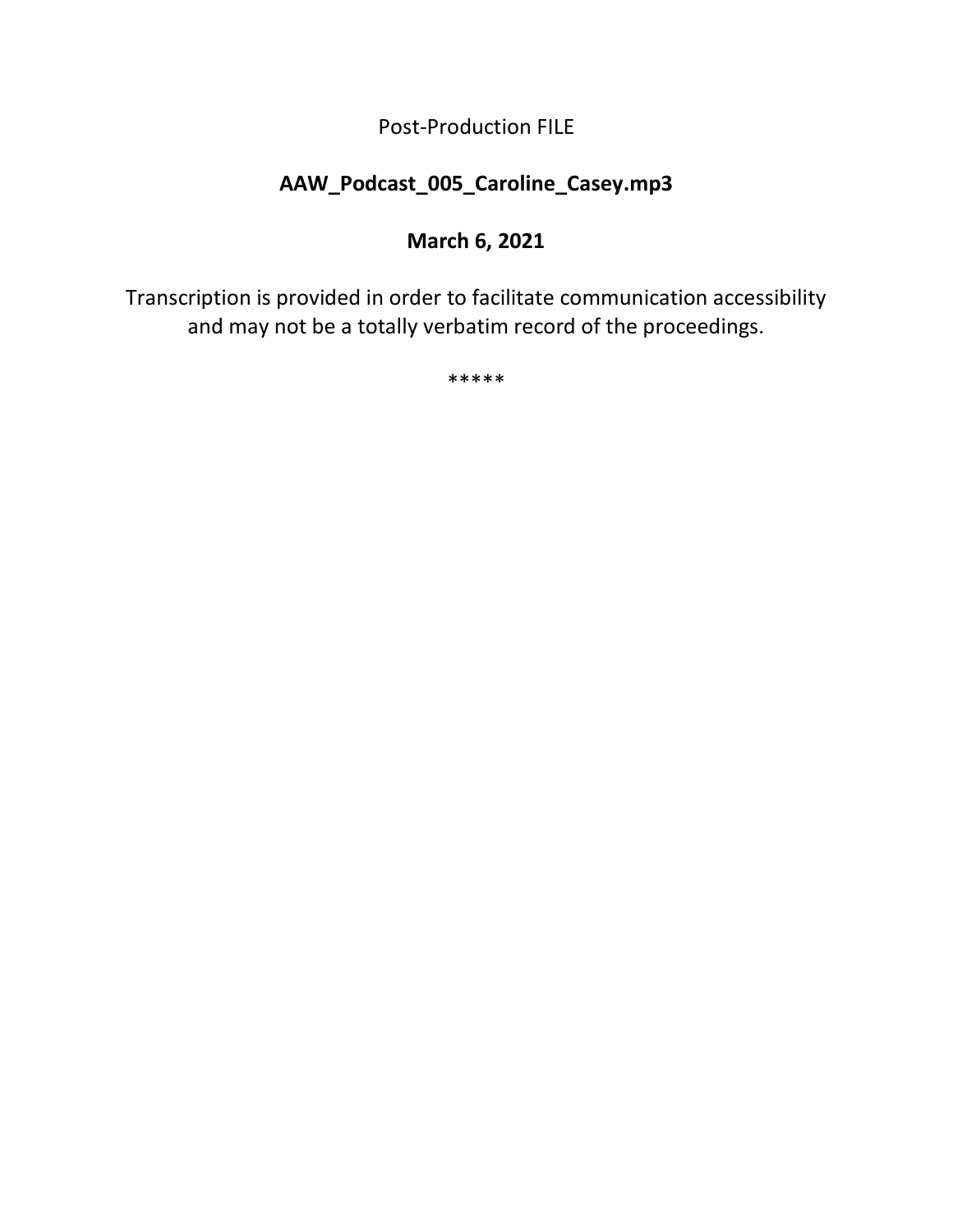[ Music ]

>> Welcome to the AccessAbility Works podcast.

>> The podcast about the possibilities of accessibility for people with disabilities. I'm Albert Rizzi.

>> And I'm Jonathan Hermus.

>> And this is AccessAbility Works podcast. I'm really looking forward to today's show, John. We are going to be speaking with Caroline Casey. And Caroline is a fellow advocate and a mover and shaker for Authentic Inclusion and has launched The Valuable 500, an organization that gets in front of C-Suite executives from top corporations all over the world and is asking them to do one thing, commit to inclusion. It's awesome. But before we get there, what do we got else going on that you want to share with the audience?

>> Well, as far as My Blind Spot goes, we have a blog post coming out soon.

>> That's about overlays and purportedly quick fixes without having to --

>> Technical solutions.

>> -- at the core of the platform. Yeah.

>> Technology and technical solutions.

>> Technology, technological solutions for problems that deal with every --

>> And you can find that blog@myblindspot.org, our website.

>> Yes.

>> You can find more information about My Blind Spot at Facebook, Twitter, LinkedIn, and all that stuff.

>> All the social media outlets.

>> Yeah.

>> You know what also I'm interested in, at some point, we'll be discussing this down the road. Frank Hogs, who is one of our project managers, also visually impaired, is heading to Phoenix for an experimental trial in stem cell regeneration --

>> That's cool.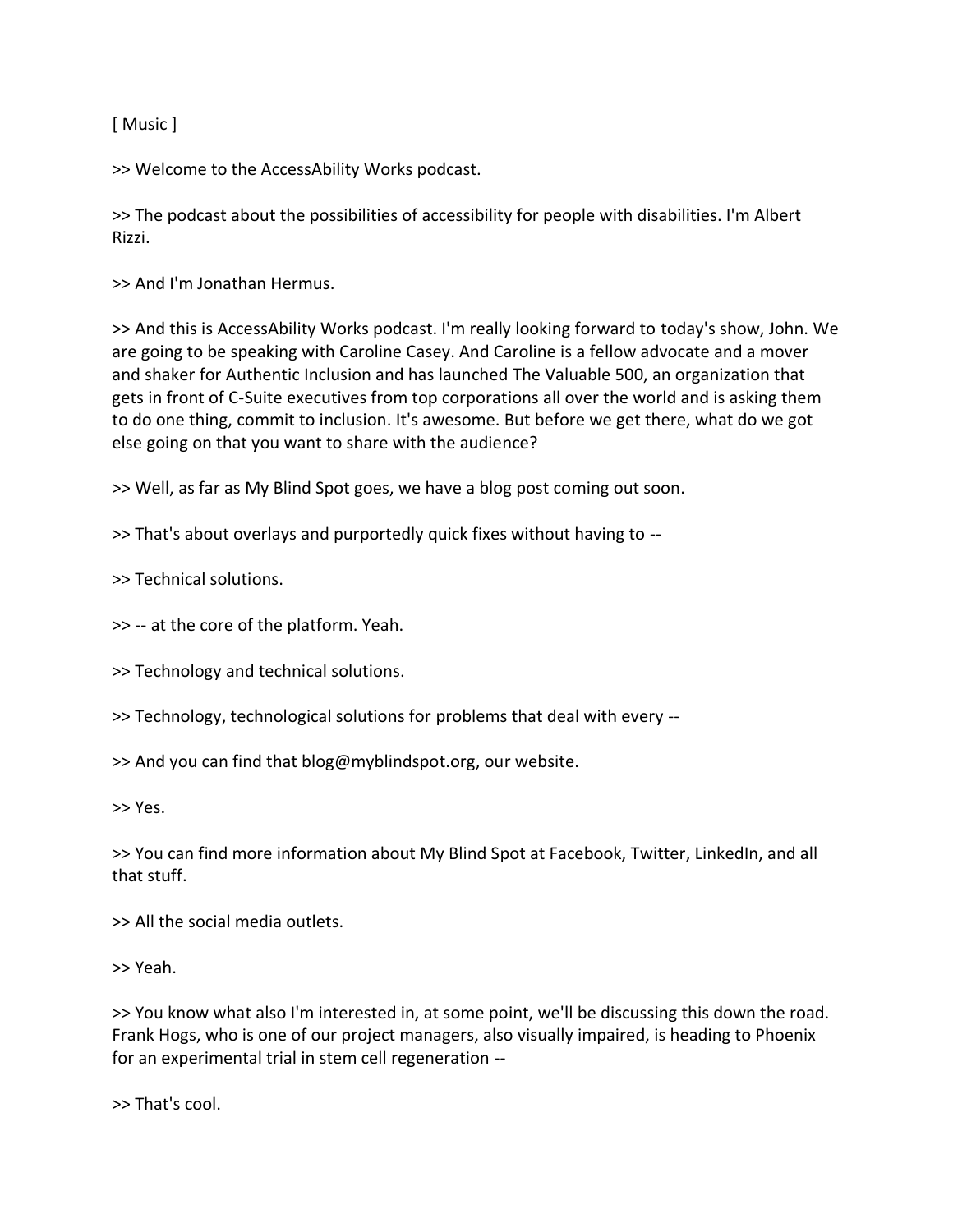>> -- to try and get his eyesight back. And I'm anxious to hear what he has to say. So that's something I might want to take a look at down the road.

>> Stem cells are a little taboo, but I think they're exciting. I don't see why not.

>> Yeah, I know.

>> Was it Neuralink, is it [inaudible].

>> Neuralink, yep, but there is --

>> I'm more about putting computers in my brain [brief laughter].

>> You want to be a cyborg.

>> Hell yeah. Oh, yeah. I want to access the internet at the blink of an eye.

>> Yeah. And then what else do we have coming down the pike. We've got a few things, but yeah. So a lot of exciting things happening. We've got our administration well underway. We've got people who are getting vaccinated. We see a decrease at this point in time of people getting infected, people going to hospitals. So keep up the good work. Wash your hands. Social distance. Get your shots.

>> Wash your hands.

>> Wash your hands, Lois. So yeah, Caroline Casey, just a remarkable power. I'm looking forward to having everybody hear more about her. She's a friend, a colleague, and she's somebody I am so empowered by --

>> High energy that lady.

>> Personal story is sick. And what she's doing with The Valuable 500 is awesome. Getting in front of corporations, global corporations with no less than a thousand people asking them for one simple thing, commit to building inclusive environments and position ability alongside race, gender, orientation, and religion in our corporate and social cultures. I say that redundantly nonstop. And it's great to introduce Caroline Casey.

[ Music ]

Well, hello, Caroline, how are you today?

>> I'm doing really good. How are you doing today? I don't really do -- I probably have had too much coffee, so I kind of need to ground myself a bit.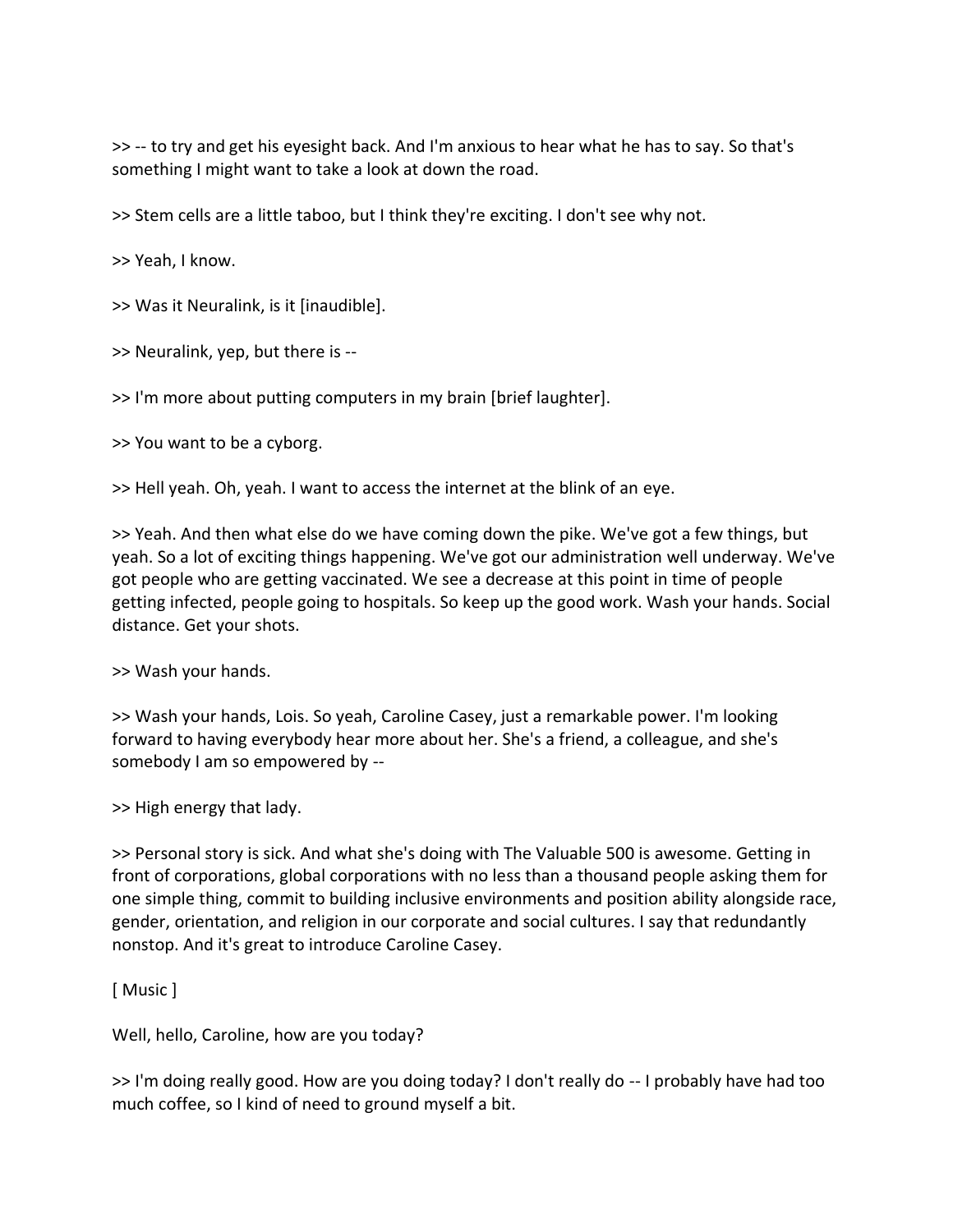>> All right. Well, don't worry about that. You and I both have caffeine highs. John's going to level it out because he's calm, cool, and collected.

>> Say hello Johnny.

>> Hello, I don't do caffeine, based on when I don't want to but --

>> I hope everyone is doing well in your side of the pond and that you're washing your hands, staying safe, doing social distance things, and wearing appropriate masking attire.

>> Even Orleans is -- we are in a really very severe lockdown and yeah, we are -- I can really feel the difference between lockdown one and lockdown three, so yeah. But actually everybody, I'm very grateful of the fact that everybody I love seems to be healthy and well.

>> Fantastic. That's wonderful to hear. So I think we'd like to start with a little bit of your story. I love your story. Would you mind sharing your journey into advocacy, working for digital equity, and authentic inclusion of ability alongside race, gender orientation, religion, and race and our social and corporate cultures. And a little bit about how you live with blindness and when you found out and all those other fun things.

>> Tell us who you are.

>> Who you really, really are. Tell me who you are and what you really, really are.

>> In less words, tell us who you are.

>> Thank you, John. Actually, I think our way of asking the question is exactly how I do it. I put about 17 questions in one. So who am I? Why don't we start with, who am I? Well, you know, there's lots of -- aren't there lots of labels and descriptions to describe all of us. I guess I'm antilabeled in description, which is kind of my work and it is a real knot to where I came from. So I have a condition called ocular albinism. I'm 49 years old now. And I was born in 1971 and diagnosed probably six months after I was born. And my father, particularly who was a Johnny Cash fan, the song A Boy Named Sue really resonated with him because dad would always believe -- he was an entrepreneur, a black sheep himself, did things differently. He just believed the world really wasn't fair. And if you over-[inaudible] at a child, you're not doing him any favors because the world is tough, and so your kids need to be tough.

>> True.

>> So this was all captured in the A Boy Named Sue. Don't ask. But anyway. So he and mom agrees that they would try and see how I would cope if they sent me to a mainstream school and not divulge the fact that I had this condition, which I'm at the level of being registered blind. So I really went to school having not a clue that I was any different to any other child who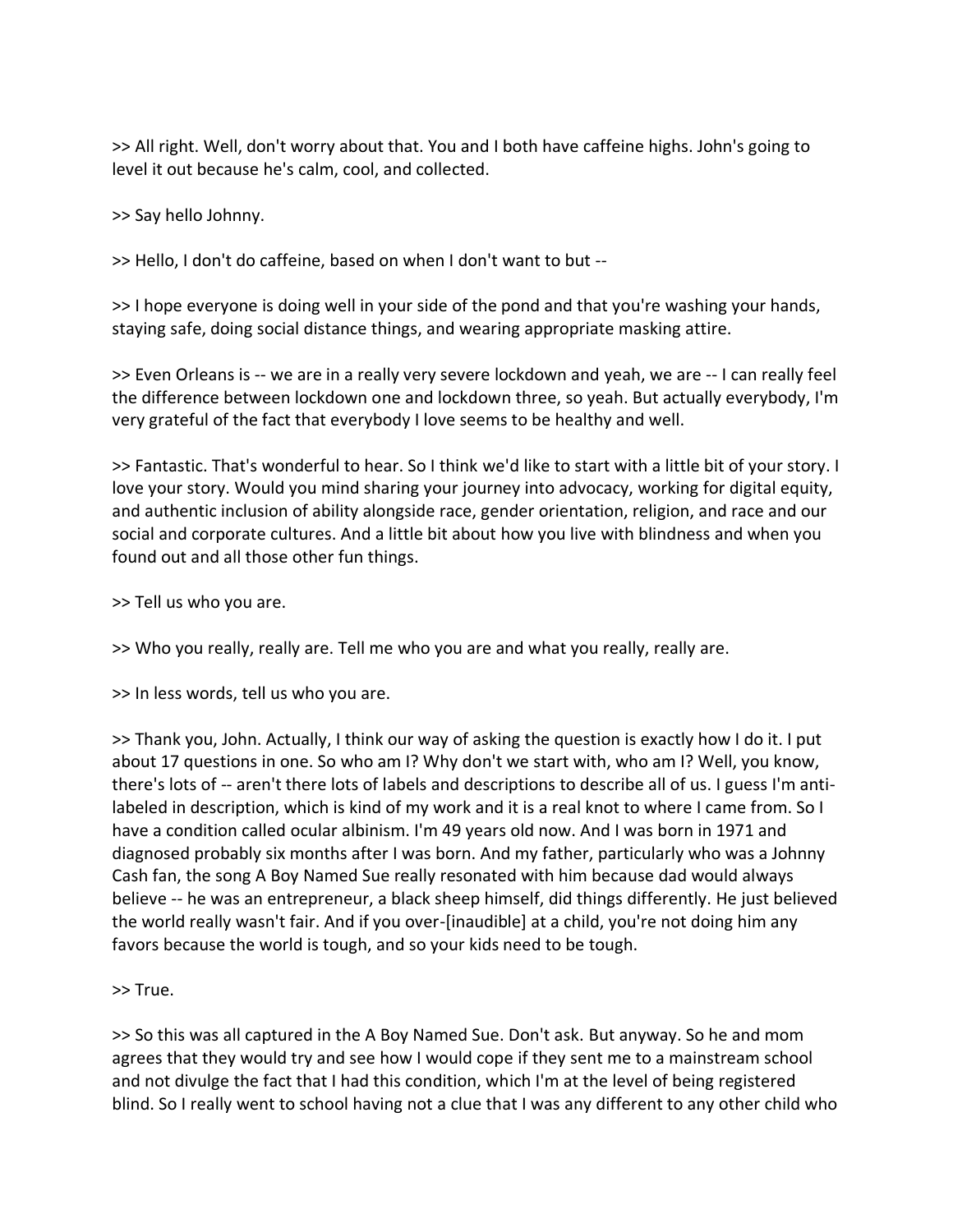had glasses and discovered that the level of my sight loss when I was 17. When dad, once again, the troublemaker decided to give me a driving lesson, which is quite ridiculous considering the level of vision I had. But he did it because he -- did he believe that I could eventually drive? Did he want to keep the passion and the dream? But he knew I wanted to race cars and motorbikes. That I wanted to be a cowgirl. That I wanted to be Mowgli from The Jungle Book. I had all these big dreams. And I think he gave me that driving lesson. And suffice to say that triggered me finding out that I was actually registered blind, and that was my 17th birthday. And then I, from that moment on, at the time went, I have absolutely no idea what this is. I do not want to have a label of disability. I've done really well till I was 17. Why on earth would I be any different? And so I decided not to disclose it. And I hid it from everybody for 11 years until I went into the corporate world, was a management consultant with Accenture. And I stayed in my little closet until I have been with them two and a half years. And at the close of 1999, I'm 28 years old. I stumbled out of that closet and said, "Hello, my name is Caroline, and I don't see very well." And that has begun my journey to where I am today, which is 21 years ago where I am absolutely -- I suppose, I'm obsessed, really obsessed, and passionate that we do not need to have the scale of disability exclusion that exists in our world. That part of the answer for this, or actually I believe really a huge part of this answer is business inclusion. That inclusive business creates inclusive societies. I believe the only way we can do that is to have inclusive leaders. I believe leaders make choices and those choices create culture. And frankly, I don't think it's about the technology, the products, the services, anything. It's actually about the intention and the will and accountability of people to make change happen. And the scale of the community of us that exists, come on, like really, really, you cannot claim that you're inclusive if you're leaving off the disability community with a mother and a father is 72% of our global population.

>> Yes.

>> Okay.

>> You wonder why I fell in love with you.

>> [laughter] I'm a troublemaker. And I think to John's point is, who am I? Well, I'm a troublemaker. I'm a rebel heart. I'm half introvert, half extrovert. I'm an entrepreneur, businesswoman --

>> With some amazing dreams, by the way.

>> Yeah --

>> Lots of dreams.

>> I have and by the way. I have achieved all of them.

>> Yes.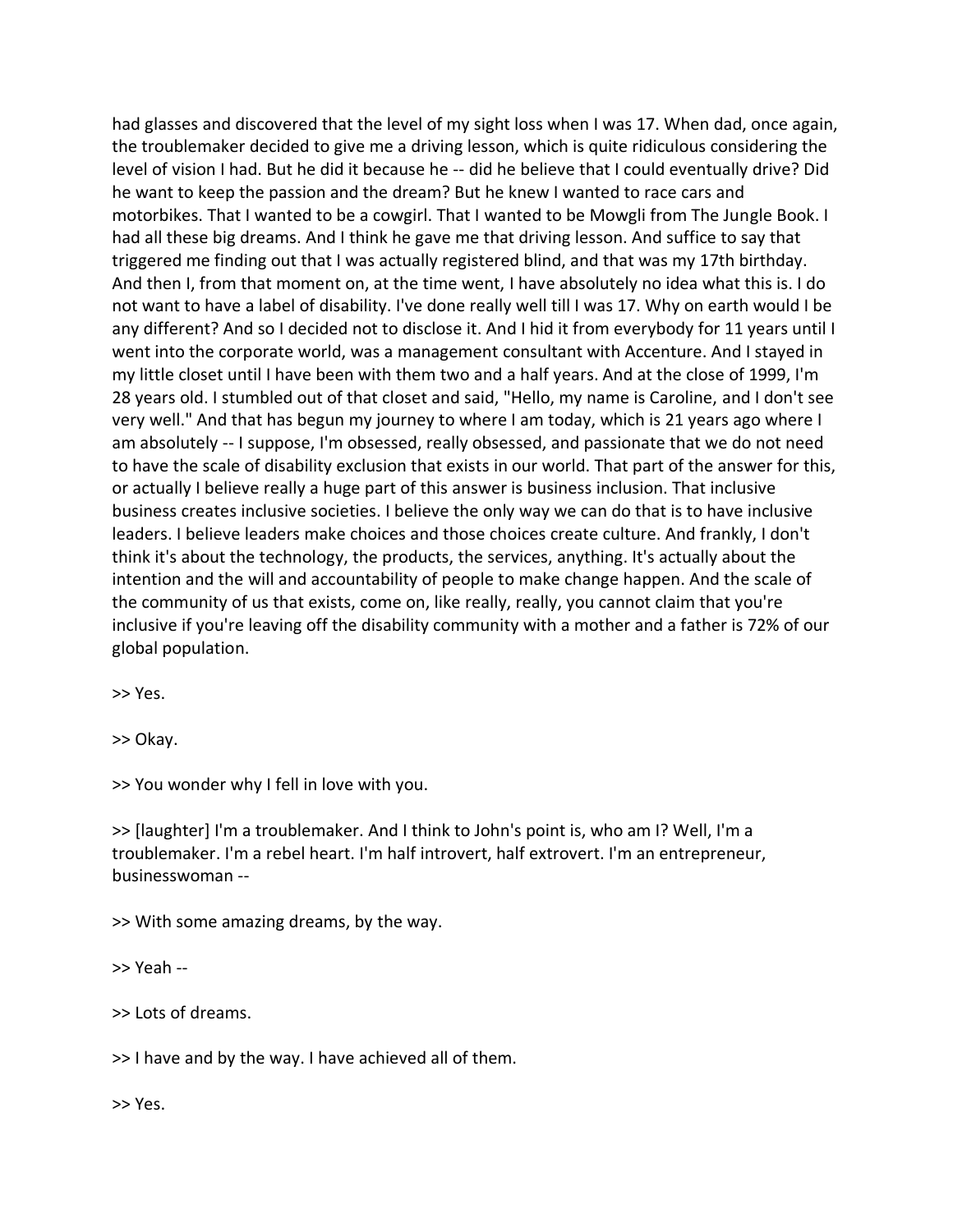>> Extraordinary is I've achieved all of those dreams that I mentioned because I admitted that I couldn't see, which I always think is the greatest oxymoron.

>> Spectacular.

>> Well, I think one of the things that we have in common is we know who we are. You know, I know what I know, and I know what I don't know. I know what I can do and the word can't doesn't exist in my vocabulary. I just got to figure out a way to do it. I've always gotten that from you from the very first time we met.

>> I think for a while, when I came out of the closet, I fought my vision and I wanted to be the one who would win. And so I would, you know, if no was said, I would like, I would say, bring it on, you know. I like the caricature that I had created about being gritty, resilient. I can overcome everything. Now, I've actually come to peace with where I am. And it's very different because I'm not fighting my eyesight anymore. I think I just finally came to some 360 level of acceptance going, you know what? Nobody will tell me what I can and can't do. That I probably right now should not be holding the handlebars of a motorbike. It's okay to sit behind somebody I trust on the motorbike and still have a magnificent ride. Yeah.

>> Or on the sidecar.

>> Yeah, or the sidecar [multiple speakers].

>> Yeah, Caroline. John and I bought a 1992 Soviet Union military-issued trike with a sidecar.

>> It's called a Denpurr [phonetic].

>> Denpurr [phonetic], yeah. And we tool around town and we turn heads and we're waiting for the day. It can actually carry three people because there's a seat behind. And I'm trying to figure out a day when we can take Vaughn, underdog, in the sidecar, and the three of us just go out for a ride.

>> When we get the carburetors tuned, but --

>> No, but you know, and that's the thing too is. I remember it was 2008 and I was challenged by students at the time to participate in a blindfold taxi derby where everybody else made believe they were blind. And I was actually blind. And it was exhilarating doing something that everybody in the world says a blind person could not do and do it with gusto. And it was just fantastic. And that's something I think that I try to encourage for people who come behind me, whether it's being born into the community or whether through some accident or diagnosis, they joined the disability community, is that your life doesn't end, it just --

>> Changes.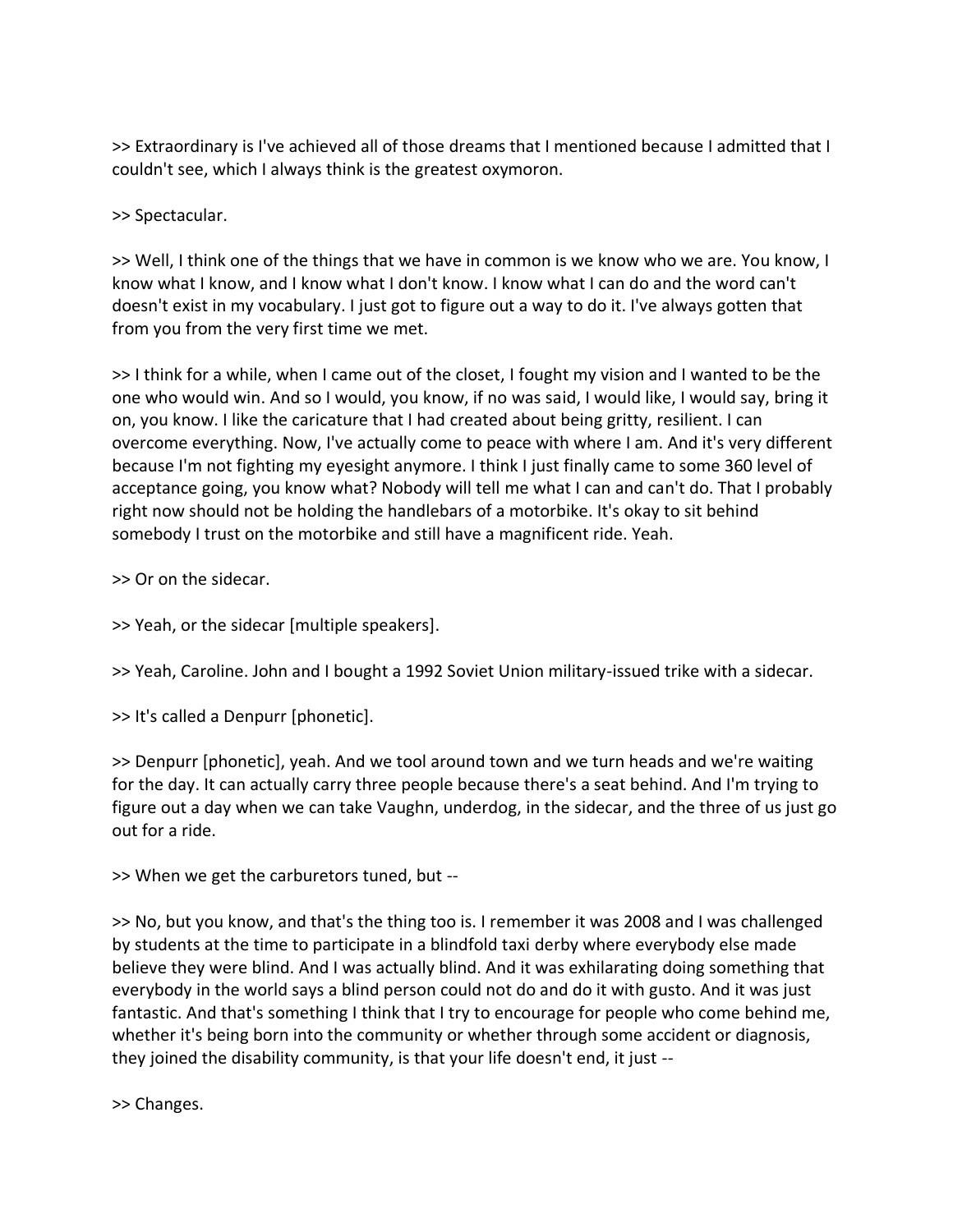>> -- you know, it presents a whole different set of challenges. And every day is a challenge in life.

>> New game.

>> Yeah.

>> New game.

>> Yeah. I think it's not the thing is like so, you know. Can you believe that I'm actually finally starting to write like a book? You know, I'm like, oh my God, I'm so not going to do this. But maybe it's lockdown. Maybe it's age. I don't know. But one of the things I want to write in this book is we're not defined by any one part of our lives, our success, our failures, our loves, our broken marriages, our disabilities, our sexuality, anything. We can't be because if we're defined by one thing, and if we hold that too tight, it limits kind of the chances we have for a bit of magic and growth. And so I think for me about my sight now, and it's getting worse and it's changing. I think that's the whole point is just keep moving forward. You know, acquiring sight loss, acquiring any disability, death when somebody you love dies. I mean, we just got to keep going forward and the world changes. And it's something very beautifully strange about, and I know it's a cliche, so I'll apologize for that. But when you come against this pain or disappointment or grief or heartbreak, you do find something amazing in yourself that you never knew you had.

>> Wow.

>> And that to me -- wow. Like It just --

>> Yes. I agree with you. And you know, I lost my eyesight unexpectedly. I had no choice but to embrace it, there was no way of denying it. I went from 20/20 to total blindness, bit of an overachiever that way. And my mom would always say, I don't know how you do this. I'd be curled up in a fetal position waiting for death. And I think your point is so well-made that I always hear people say, "Oh, you're such an inspiration. Oh, I could never do what you do." So I said, bull shit. You are dealt these cards and you are having to play them. You have no choice. Well, you do have a choice. You can choose to wallow in self-pity and pull the covers over your head and stay in bed. Or you can go out and redefine what is, or is not normal in your life and take life by the balls. It's part of my nature. It is part of who I am. I don't know that being - having a disability is for the faint of heart, but it does tap into your core beliefs and your inner strengths and faith about what is possible.

>> Well, you know, one of the things we haven't seen each other or met each other since my dad passed away. I remember as a child thinking, one of the worst things that would ever happen is, you know, that man who six foot six, who would push me to be myself and the idea of him not being here in this world with me. I couldn't imagine anything worse, right? And I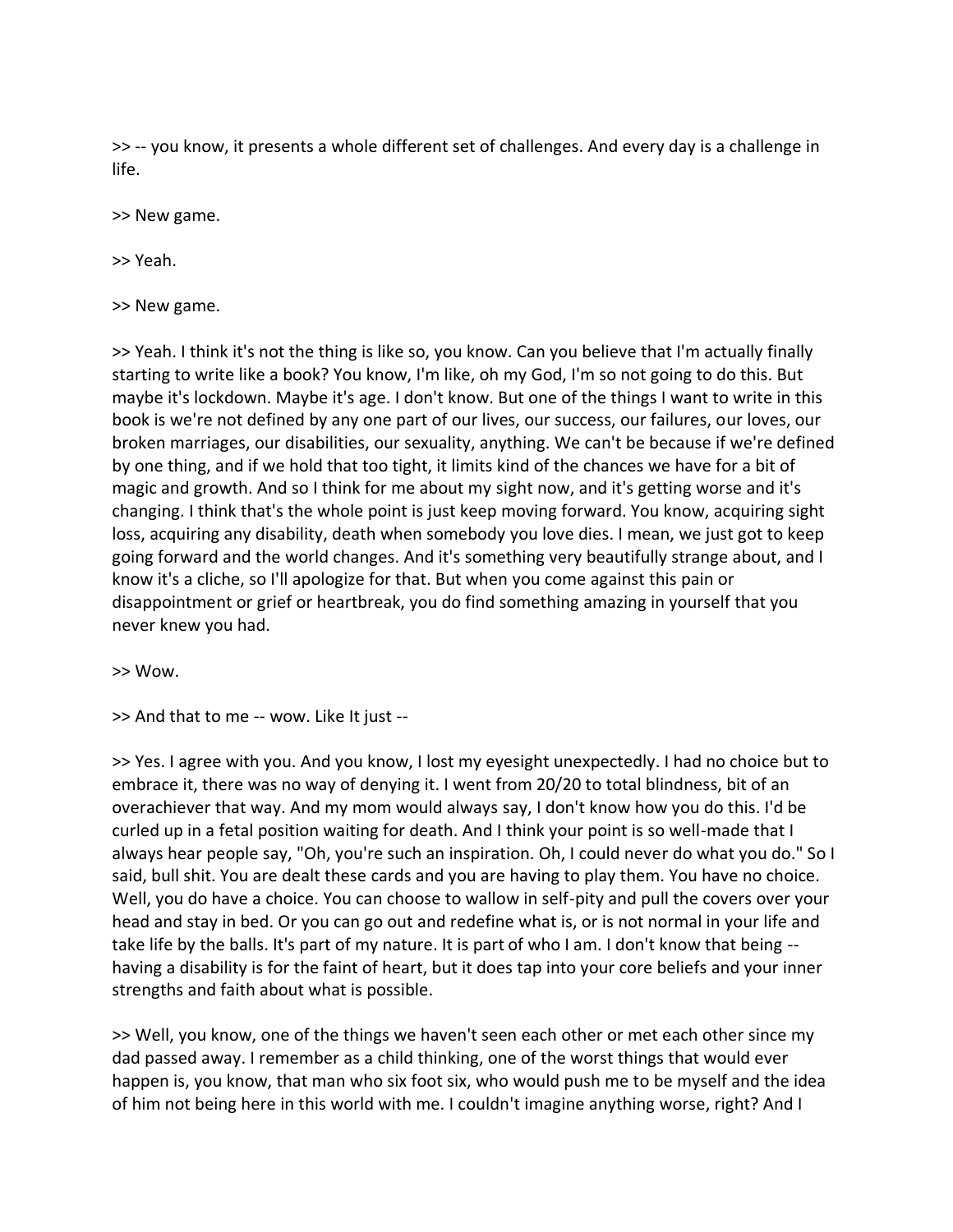covered -- this is going to sound so strange, but in some ways, I thought that was one of the worst things that can happen. Someone that you love not being here anymore. You get through it. But what I've learned through going through the grief of him, actually The Valuable 500 would not have been born if it wasn't for dad's death.

>> Thanks, dad.

>> You know, and in a way I think if you're able to own the pain and see the beauty in what can come out the other side and not try to push it away, but actually say, yeah, I am heartbroken. But somewhere in that heartbreak, you find something else. And I think that's the same way we acquire illness or, you know, disability, or just things that happen in your life when like I've had a marriage that broke up and all of those things -- I'm married again, by the way. Nobody is going to stop me from falling in love. Yeah. I also got married actually since I saw you.

>> Yeah, lots of has happened. I didn't get the invitation. It must've fallen -- it must have gotten lost in the mail.

>> So this is my point about being defined by you. Imagine the worst things in the world could happen, then you would never survive than we do.

>> Andone of the things I appreciate too, and I've come to really embrace is, I don't need to be dis-labeled. You know, don't dis my ability. I can do just about anything provided I have access to the tools that promote my ability, thereby allowing me to create infinite possibilities in my life. We have been preconditioned as a global society to look down on people who are "different" people who have a disability just can't. We generalize that everybody in the disability community is in, you know, it depends on the garments, needing to be fed, and basically drooling and incompetent. That's not to say that there aren't people like that who need daily care and need our attention. But there are a significant number of us, hundreds of millions of people who just happen to have a disability and the brain and the capacity and the value, and we can't overlook that anymore. We've got to really push to make sure that ability is celebrated and included. And I've looked at this pandemic and I have also looked at my trials and my tribulations with a bit of hope for a silver lining in everything. You know, people always said I was given lemons and I made lemonade, but my lemonade had a side of Titos or a heavy dose of vodka, whatever your preference is. And we just pushed through.

>> I'm so fascinated that we are still having this conversation about disability because it's just part of the human fabric, the human experience. Every one of us would experience it. You talk about it being temporarily abled. You know, every one of us is going to experience disability at some point in our life. There are those of us who live like with our experience now. Disability doesn't discriminate, another great cliche. I mean, it can happen to anybody at any point and any time. And the challenge for me is, look, if I was to ask everybody who wore glasses to take off their glasses right now. Let's see how the world is designed for you because there is no way many people who wear glasses could function without their glasses. And that's as simple as what we're trying to do is, can we just not remove the barriers that stop all of us being able to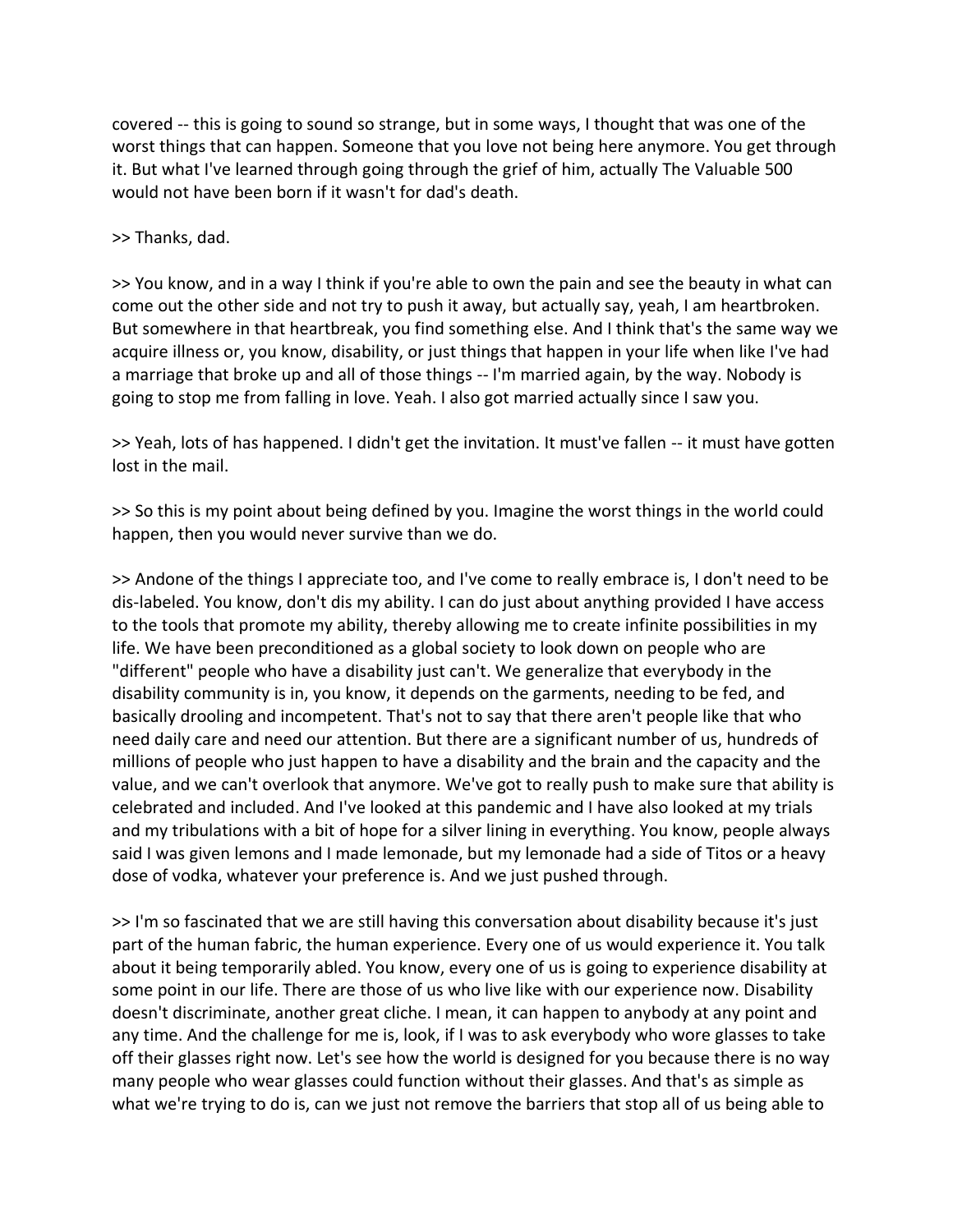be and reach our potential. And then find the tools that can help because it's that simple. And once again, I keep going, but it's the intention behind it. And believe me, when people who are in positions of power, privilege, and money experience disability either temporary or more, then things happen, and they change.

>> That's exactly what's going on in this pandemic. Whether it to do with the top 1% or the wealthy or the rich, people in general, all across the globe have been put at a disadvantage for having to do things remotely or use digital platforms to execute in life. And they've gotten a taste of, and a dose of what it's like to be a person with a print disability who's not able to navigate a computer keyboard or a mouse or read text hard printed copies of information in a "traditional manner." Again, that silver lining that opportunity to create a sense of new defined normalcy on how we consume information. And I just see it as a huge opportunity. Again, and I'm curious, and we'll get to it as we discuss The Valuable 500, how that -- the pandemic has opened up opportunities for CEOs and global corporations to consider the valuable partnership afforded to them by becoming members of The Valuable 500.

>> Well, there's two things, three actually. One is the pandemic has proved that gross inequity exists. We know that.

>> Yes.

>> That's nothing new in saying that.

>> Right.

>> It also has proved a system can change like that business system can change. The system that they all told us it couldn't, it's proved that it can. And a lot of the tools that we use have been designed with people with disability, the disability community in mind. So, yeah and that's the other one. The other thing is that it's happened I think with this pandemic is, because it's exposed to great inequity, and because we've seen things can change when we want to, there's a lack of tolerance now. It's like, there's no more excuses that you will continue to consciously. And this is the point is consciously exclude. I think we're entering, or we're now in this decade, like the decade of disruption where the rule book around inclusion is being completely rewritten where we, you know, I'm well-known for being the troublemaker. Many of us are like, you know, the word we use is Intersectionality, but as far as I'm concerned is stop categorizing our humanity in the corporate world. When we pit our gender against our sexuality or sexuality against our race or race against our visibility. I mean, that's it is apparent to me, it's à la carte, it's delusion. It's insane. And so I think that's what's changed. And for The Valuable 500 in the last 24 hours, we have had 22 companies sign up.

[ Inaudible ]

>> Yeah.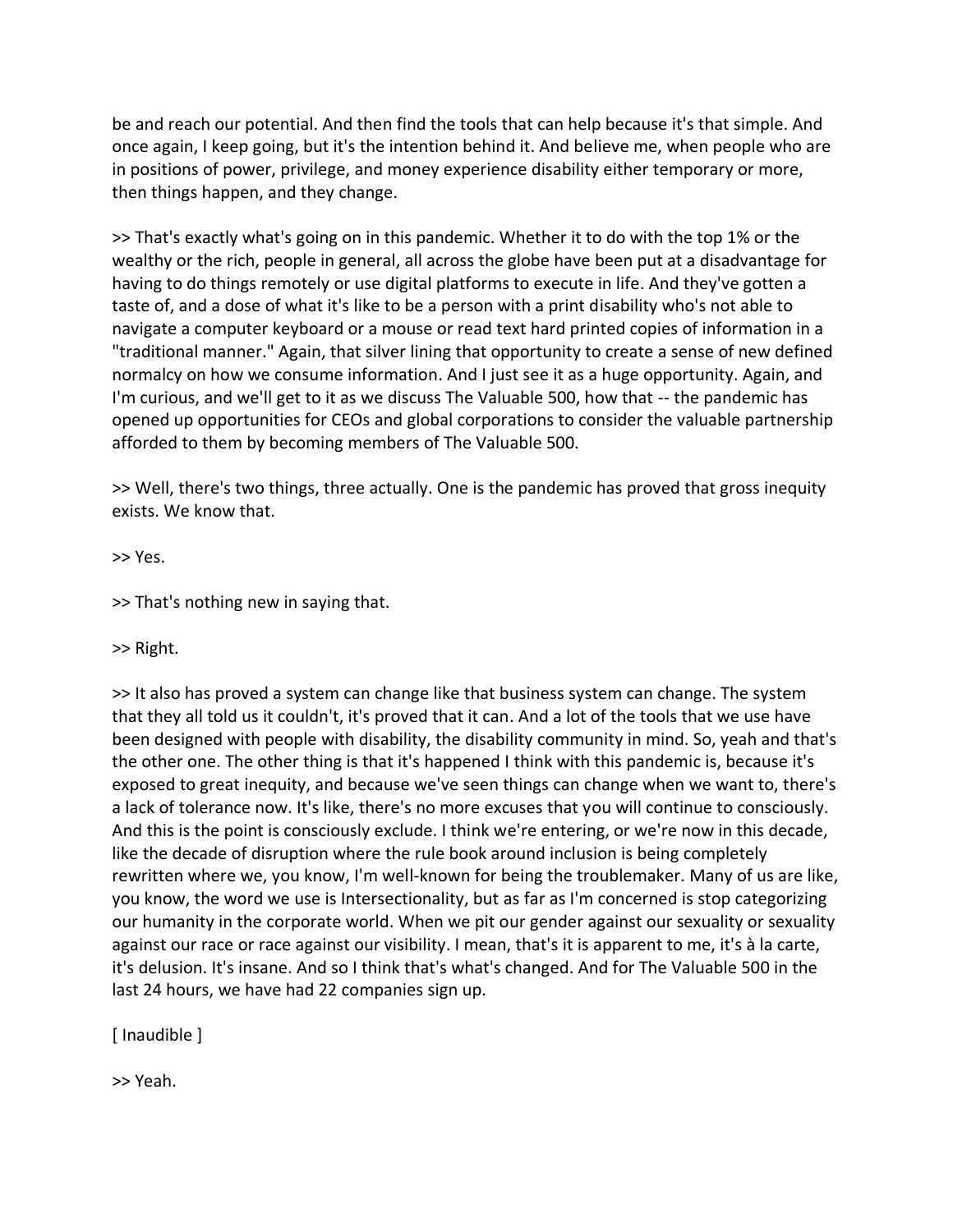>> Yeah. So what it's proving is the business community, and more importantly, the business leaders are like, we need to get on top of this. We cannot be in a situation that we are reacting like we did because we didn't plan, or we weren't holistic in our view of inclusion. And look what happened with Black Lives Matter and how could in 2020 that still be the case? Well, it was and it is. And so now they know they need to not be reacting. They need to be really looking at humanity, employees and customers, and suppliers in a holistic way. And how can they plan their business systems to accommodate and be welcoming?

>> And that's one of the things that I've noticed too, is if we look back over the progression of inclusion, at least here in the States with the civil rights movements, since the '60s. If we just follow the pattern and we follow the successes and then fine-tune and be aware of the failures, the disability community is in its right to start exercising and benefiting from the civil rights movement. Because all too often, I think we're relegated to "institutions." I mean, up until the '70s, blind people were put in institutions, and people with disabilities are still not considered viable. In the United States alone, we have 75% unemployment and underemployment rate of the 62 million people. And even if we take half of those people, 30 million are underemployed and unemployed. I think it's high time that we open up a discussion and you're doing it in spades with corporate America, with global corporations to take people who have a disability out of being tax independence. And just by the flick of a switch and an attention to some minor codes and or infrastructure or physical structures, allow them to become independent taxpayers, valued and appreciated. It improves mental well-being. It improves economies. It's just the right thing to do for business, as well as any social conscious feelings you may have had, which have never worked. I don't give a darn who you are, where you are, what point in history doing it, because it feels good to be socially conscious has not really moved that needle forward in my opinion.

>> I'm going to give you a really horrifying statistic, well two actually. One is that in planning for The Valuable 500, we discovered 90% of our companies came to be committed to diversity and inclusion --

>> Yes.

>> -- and yet only 4% consider disability. So in my mind, that's actually an inclusion delusion.

>> Yes.

>> The second one that has been --

>> Inclusion delusion, I love that. Go, yeah.

>> And then the second statistic that happened in 2020 was 3% of articles written about diversity and inclusion mentioned disability. This to me is extraordinary. It's just extraordinary that we are still making the case for the cost of exclusion to our state, the cost of excluding a different lived experience that could drive innovation and growth in our business. The cost to a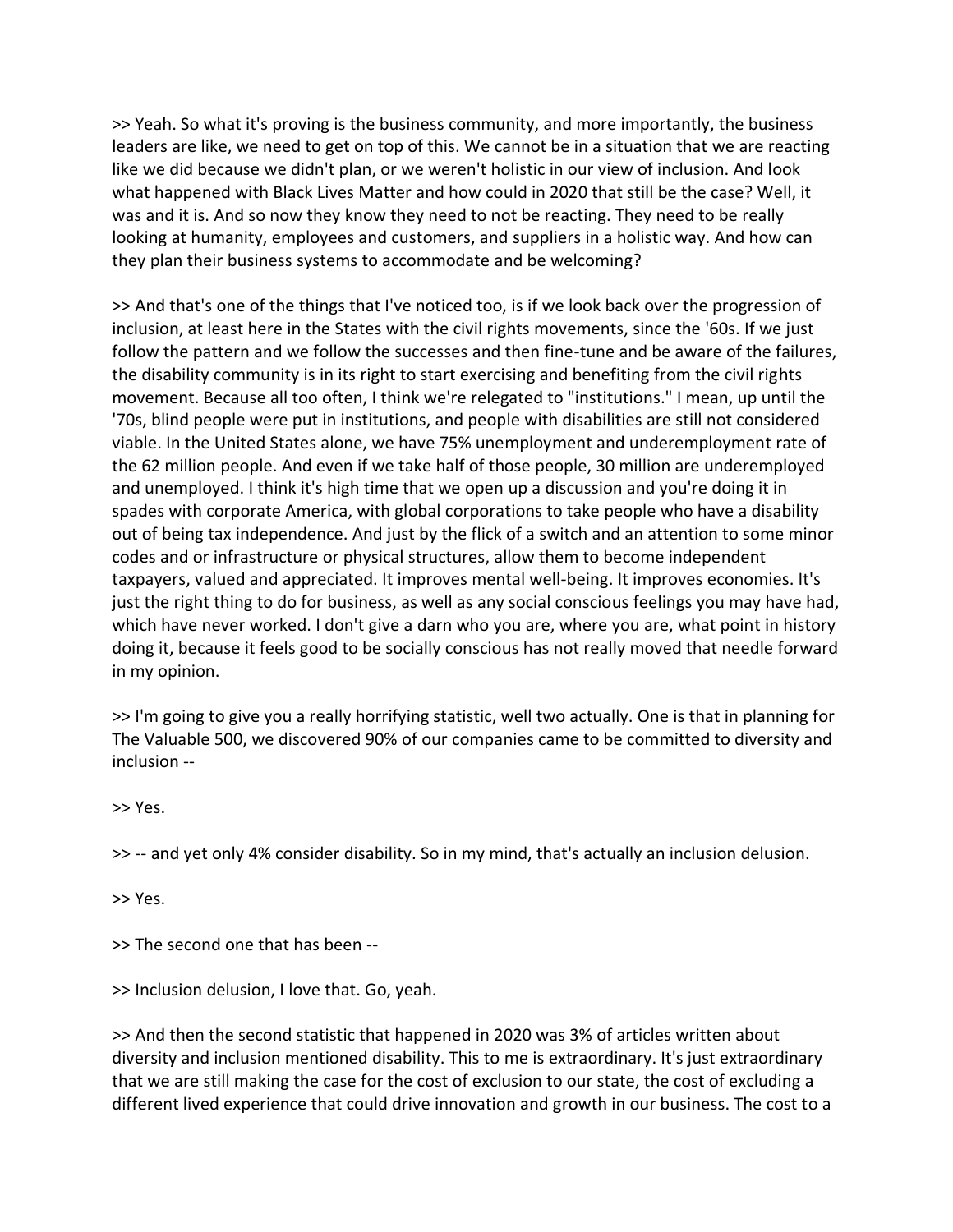business, if it gets this wrong because of its demand. The pros of it it's that the market is worth 8 trillion. The opportunity for you to differentiate your organization to attract the right talents disabled or not. I mean, we keep saying the same things in different ways. And what you really want to do is to say, actually, can we just stop? This isn't about -- business is about human beings. It's not about machines. It's not about walls. It's not about floors. It's about people. It's about selling to people, employing people, supply by people. Okay. Now, we're going to go into the land of AI, but right now, people. So what people? Does anybody ever sit back sometimes and go, what are we doing making the case for equity, for race, and for gender. And when we talk about gender diversity, what are we talking about? It's so mad to me that we are still having to advocate for this. It's just obvious.

>> I think it's rooted in a mindset. Your dad and your mum were brilliant in the way they approached your condition. John's parents were very proactive 'cause he has dyslexia. And they, you know, made it front and center discussion on how to manage it, instead of letting it manage him or having teachers and others label him a certain way. And I think if we take a look at the thousands of years, literally thousands of years that people with disabilities have been relegated to being considered untouchable, unworthy of God, unworthy of community participation. Look at the Torah, the Bible, the Koran, it speaks to that, very clearly and very intentionally. And then we layer in the fact that we have these emotions that guide us in everything that we do, fear and guilt. Fear, I think controls a lot of how people interact with those of us with a disability. Well, how do I talk to somebody in a wheelchair? How do I talk to a person who's blind? What if I catch it? What if it happens to me? And then the guilt associated with not protecting our loved one from acquiring that condition, whether they're born with it or there's an accident. And for some reason, the subconscious or the unconscious thoughts about fear and guilt manage to take over everything whereby we don't have a seat at the table. We don't have a disability council, and we don't have all of the other involvements and supports and perceived values of this particular minority group. And again, we're at the intersectionality of all other groups. Everybody of age, of race, of agenda, of orientation, of religious persuasion will eventually become a member of our community. We don't discriminate. We don't discern. We just say, "Hey, come on in. It's your turn." And, I think we need to look at that and understand that psychosis that we live with at home. Nobody treats Caroline Casey different at home. But when she steps out into the real world, maybe not anymore. But they'll look at you and say, "Oh, she's blind. What do we have to do to make her feel better about herself?"

>> Or the other thing is sort of like with grief, it makes it so uncomfortable to facing and to hold somebody in our company, who's in pain, you turn your head away. And I think sometimes that's what disability is like, oh, I can't fix it. I'm uncomfortable and don't know what to do about it. I don't want to hurt you. I don't want to get it wrong. I really noticed with grief, the response to grief seems to be very similar to the response to disability, which means we know that it's all going to be part of our life at some point, but we don't want to face it. We don't want to watch somebody else. What we imagine are in unbelievable pain with grief and then with disability is like you hear it a lot. You said it yourself, people go, I can't believe that you've done this. You're so inspirational because you have, and actually living through it. You just get on with it. You don't have a choice. You've got to get on with it, you know. And for John, you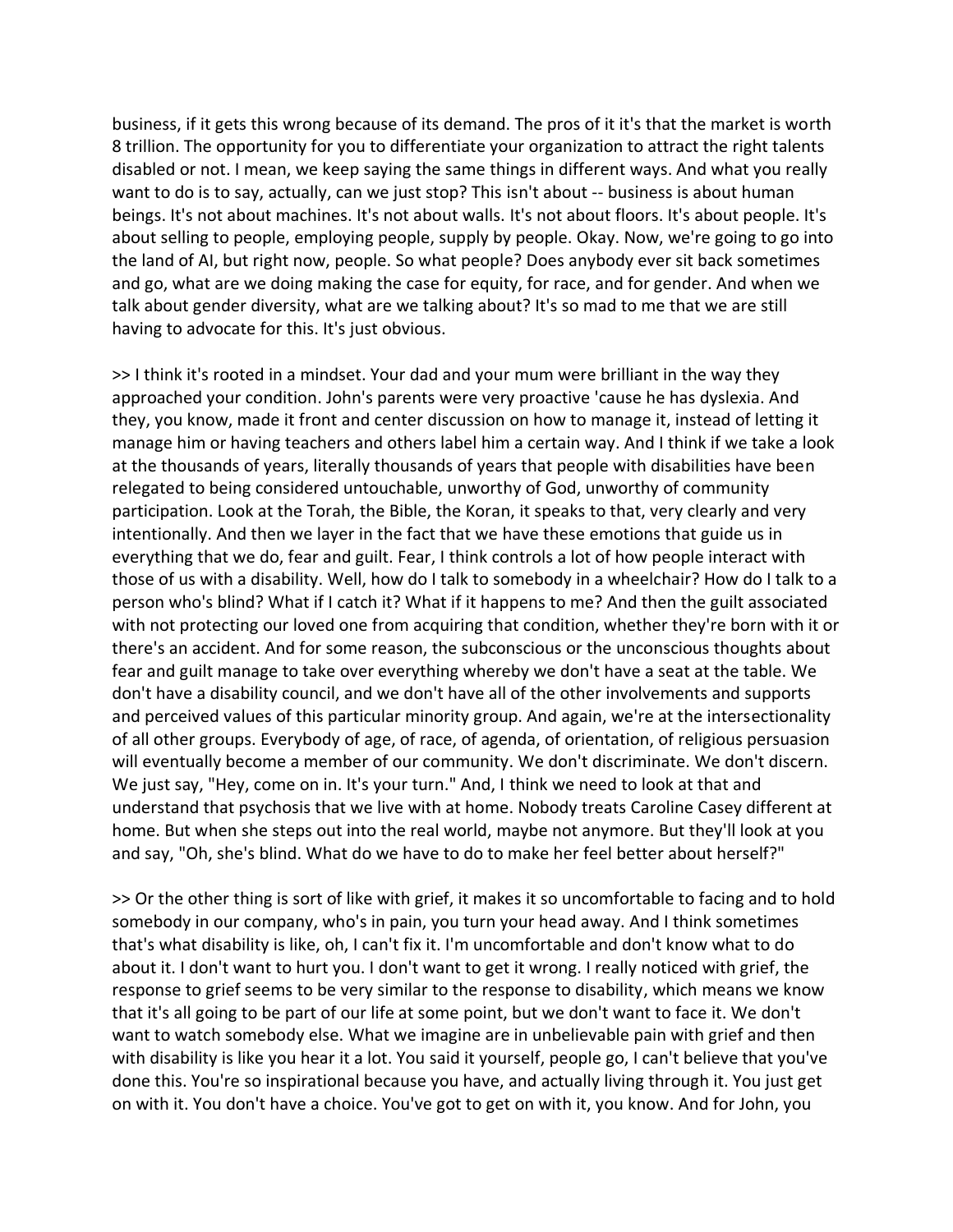know, I think we often sort of just glaze over dyslexia and it really makes me angry because there's so many young kids in school who are not diagnosed, who were given labels of being stupid or inattentive or whatever else. And simply it is because we didn't know how they learned and that they weren't diagnosed. And that has to be an incredibly difficult and lonely place for people to be in. And yet look at when you hear people who have dyslexia -- I'd love to hear what John is got to say about it. You know, they just have a whole different way of seeing and working around the world that we need to hear from. And to add the richness to our, you know, innovation or in the way they work. They say a lot of entrepreneurs are dyslexic. Do you know what I mean? Like, I don't know. I would love to hear.

>> Yeah, it has its ups and downs. Yeah.

>> Yeah.

>> It's fun in some ways. And it's interesting in some ways and in other ways, it's extremely frustrating.

>> But you know, I think in order for all of us to appreciate ability, we need to celebrate leaders in our community that aren't just Helen Keller anymore. That isn't just Stevie Wonder and or Ray Charles. I mean, Sir Richard Branson, I always reference him. I read up on how horribly he was treated through elementary school, high school, college, and in his career goals. And just for those of you who don't know, our listeners who don't know, he has dyslexia, severe dyslexia.

>> Yeah. He was one of our first Valuable 500.

>> I love that. I saw that. I was like, I was so pumped about that. And that's somebody I want to shake that man's hand one day. Boy, oh, boy, do I want to shake his hand. But I found that when we have examples of how people have overcome successfully and managed to be impactors of human condition, we start to normalize it and say, "It's just the way, it's the way I roll through life. It's the way I read. It's the way I see." And it's very important for us to celebrate those successes. So we have leaders to inspire us and aspire to be. In those instances, I consider people like him an inspiration because of his successes. Me, I just wake up every day and I live life. I play the cards I'm dealt. I don't know how inspiring that is, but if I've inspired people, I want to know, what am I inspiring you to do? And in the corporate world, we are supposed to hire the cream at the crop. We want people who understand disruption and how to not follow the status quo. We want people who are proactively involved in meeting challenges head-on and overcoming them. People with disabilities do that every day they wake the hell up, especially if they live with John Hermus because he leaves shoes all over the place, and I'm tripping over them. It's as simple as that. I just think people with dyslexia tend to be higher intellect because they've had to figure out workarounds. And Caroline, you know, being blind, when we're using a computer platform, if we didn't have a screen reader, there had to be workarounds or tools we had to use or tricks we had to incorporate into navigating a digital platform. And I think there's a value in that that needs to be harnessed properly so that way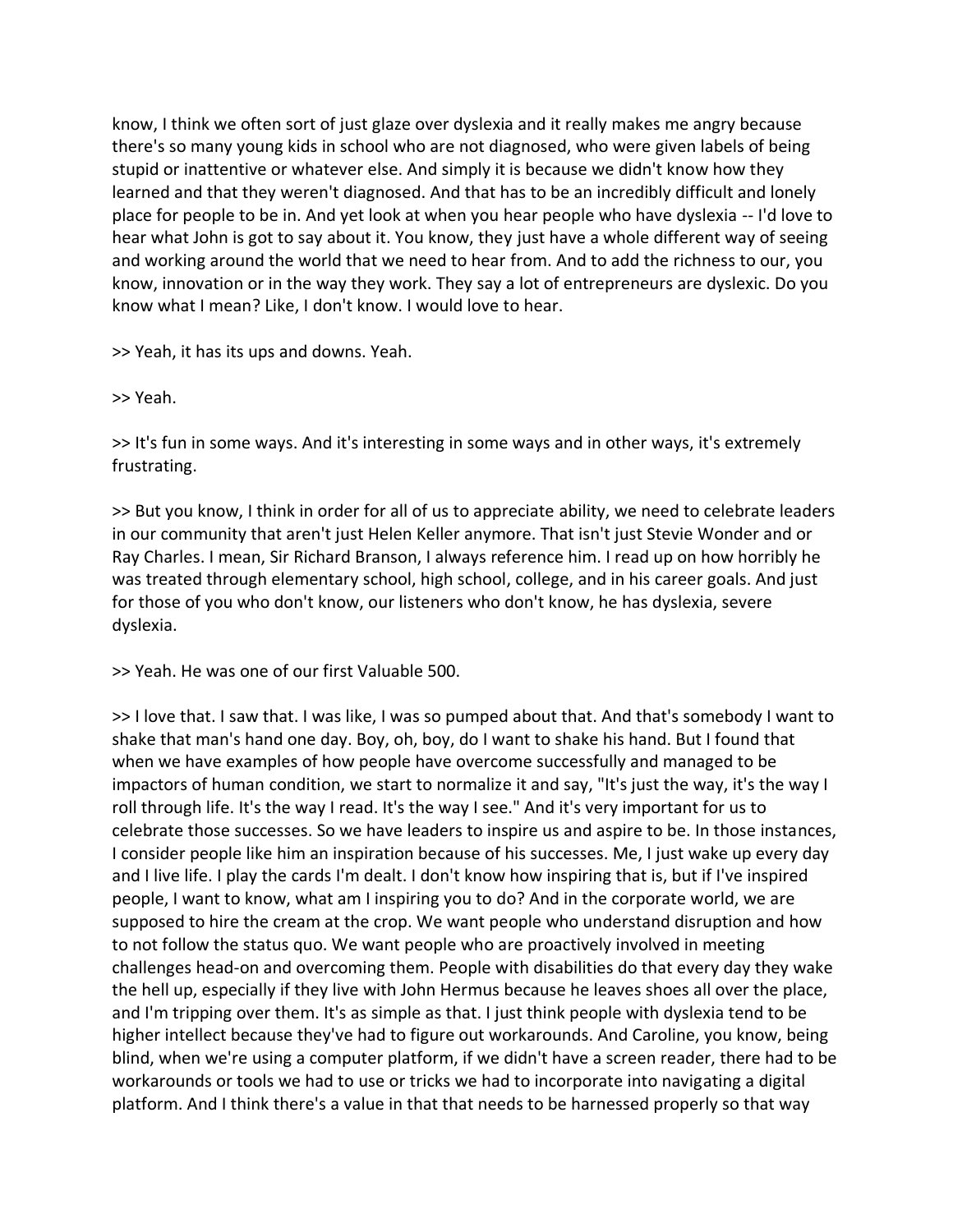people can excel at being their authentic selves based upon what their abilities are with the tools before us.

>> We forget, I know these are the old usual cliches, but you know, Richard Branson would say that his dyslexia was like a superpower. That he believes that that's actually what has made him creative because he had to be creative and come up with solutions, so he would say that. That we keep overlooking the fact that some of the greatest innovations of our time, like I don't know, text messaging for hearing impaired. It's something we all commonly use. The remote control for visually impaired and blind people watching television. It's a mainstream product. That lets just cut out the disability conversation for a second, and let's just go back into this human-centered or universal design. And that is -- I really hope that we are going to move from this concept of accessibility as being a niche and serving disabled people who need it, to something that's normal and serving the broadest population that exists. And like if we don't, once again, we shouldn't have to make the case, but Apple is the first company in the world to trigger a trillion. Steve Jobs wasn't about accessibility. Steve Jobs was about creating beautiful designs for everyone. Now, wouldn't it be great if our world was designed that way? That we're designing our world for the human beings, the 7 point whatever billion of us that exists, and everybody's lived to experience that. Then if we designed it that way, then we wouldn't have disability. We just have different ways of doing things because that's what it would be, right?

>> That's one of the things that we advocate for very staunchly at My Blind Spot, you know. We want to maximize the usability and functionality of the technologies. We want to create digital equity. We want equitable platforms. Those are terminologies that the financial industry understands, that corporate worlds understand. And when we maximize the investment in our technologies, and we reward. And this is something too that I found that corporations and I'm wondering if you have had any experience in this theory that I have where corporations are not all that excited about creating avenues to new markets, but they certainly have a hair up their ass about maintaining their market share. And if they take a look at their long-standing loyal consumer base and understand that, thanks to baby boomers aging into the disability community at an alarming rate. If they just maximize their technologies and improve the codes in a manner that rewards their loyal consumer base by accident, not by design, by accident they've opened themselves up to the 1.4 billion people in the world with the 2.3 billion friends and family from the disability community. And didn't even have to do a significant lift to affect access for a new market and new revenue stream. Does that make sense?

>> Well, of course, it makes sense to me. I mean this is stuff that we eat for breakfast here I mean. [multiple speakers], like I'm just. As I said it a few minutes ago, I just can't believe we're having to make this case again [multiple speakers].

>> Yes, I agree with you.

>> Because it's like really, like why are we trying to make the case for designing products, services in the society that fits the human needs?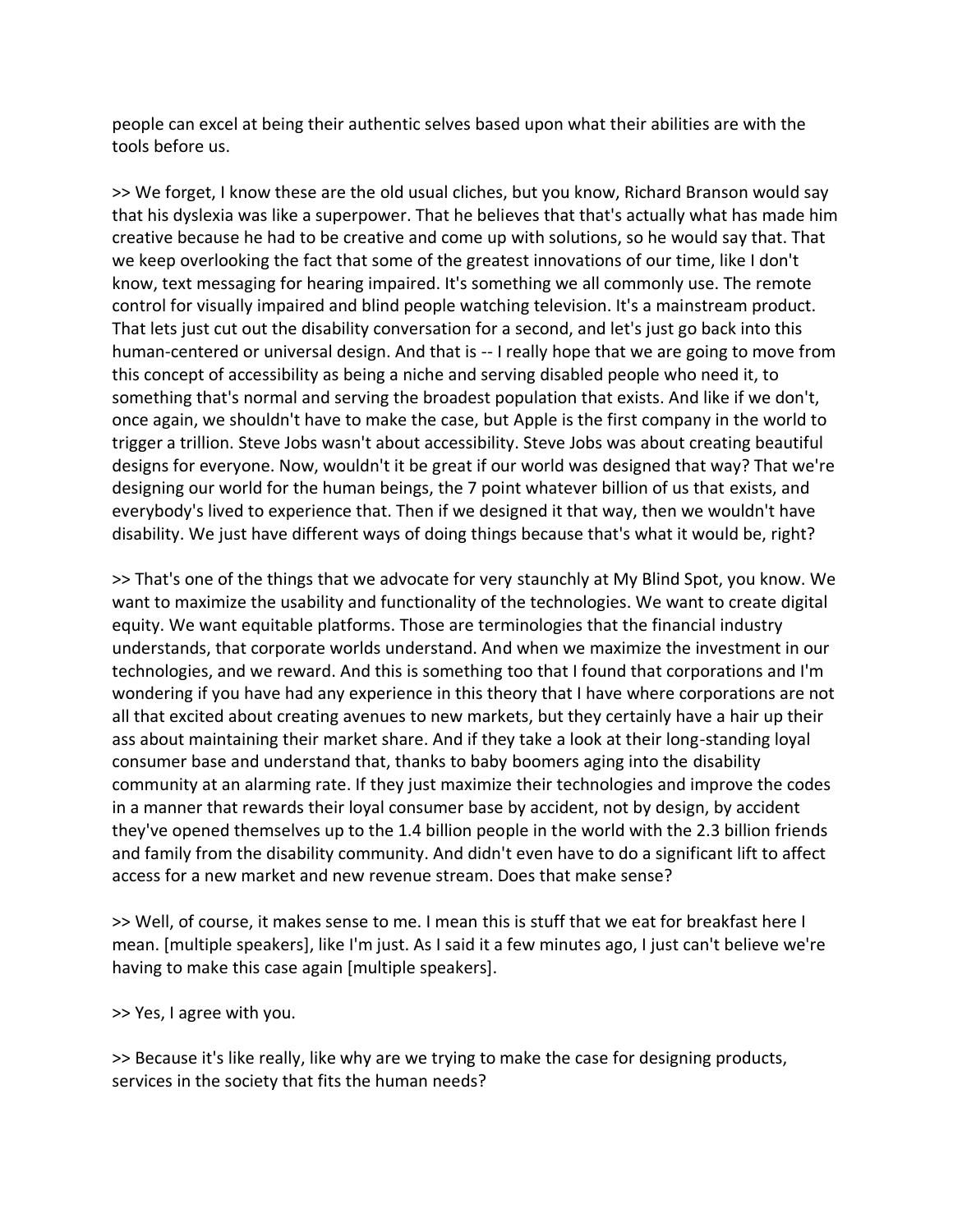>> So Caroline, would you mind explaining The Valuable 500 a little bit to me?

>> Well, The Valuable 500 was a live stream of a troublemaker honestly.

>> Nice.

>> I have been in this space for a long time.

#### >> I'm totally excited.

>> Yeah. Well, like disability business inclusion has been a passion of mine. I had been frustrated beyond belief that we hadn't seen the accelerated change that is required. So, you know, having worked in disability business inclusion, the piece that had been missing in my mind was the jigsaw piece was leadership. And all of our work over the years has been really trying to get to CEOs because leaders make choices, and those choices create culture. And if we were to get the intention and the attention of CEOs, we could change something. I mean, we really could. So The Valuable 500, its core purpose was to break the leadership silence in disability business inclusion. It was to find a collective mass and in this case 500; 500 of the world's most committed intentional CEOs and their brands to elevate the conversation of disability to the leadership level, the board level, become aware of what was going on in their business, make commitments to action and communicate those commitments to employees, and then for us to the rest of the world. And you think, okay, big deal. It's a tick box. It is not a tick box exercise.

#### $>>$  No.

>> And this is not about employment. When we talk about disability business inclusion, we are talking about business inclusion and disability business inclusion across the value chain. We launched this two years ago this week on the main stage of the World Economic Forum. Paul Polman is the ex-CEO of Unilever but he's our chairperson. We had Richard Branson and Janet Riccio who has recently passed away, as our three founding valuable leaders. Now, as I came on to you, we have 413 companies that represents under 16 million employees, 56 sectors, 34 countries. I mean, 5 trillion in revenue. It's huge.

#### >> Wow.

>> And so what are we going to do with that? Like, I mean, that's what The Valuable 500 was to do, was just to break that silence of business leadership. And now because of the success, which is the really exciting piece and this incredible catalyzing community, we've designed a system transformation program for this community. And in phase two, which we launch in the next few months, we will work with each of our companies on how they individually, as a company can really move the dial at leadership level because that's what we do at leadership level. And then collectively as a community, what can they change in the ecosystem that will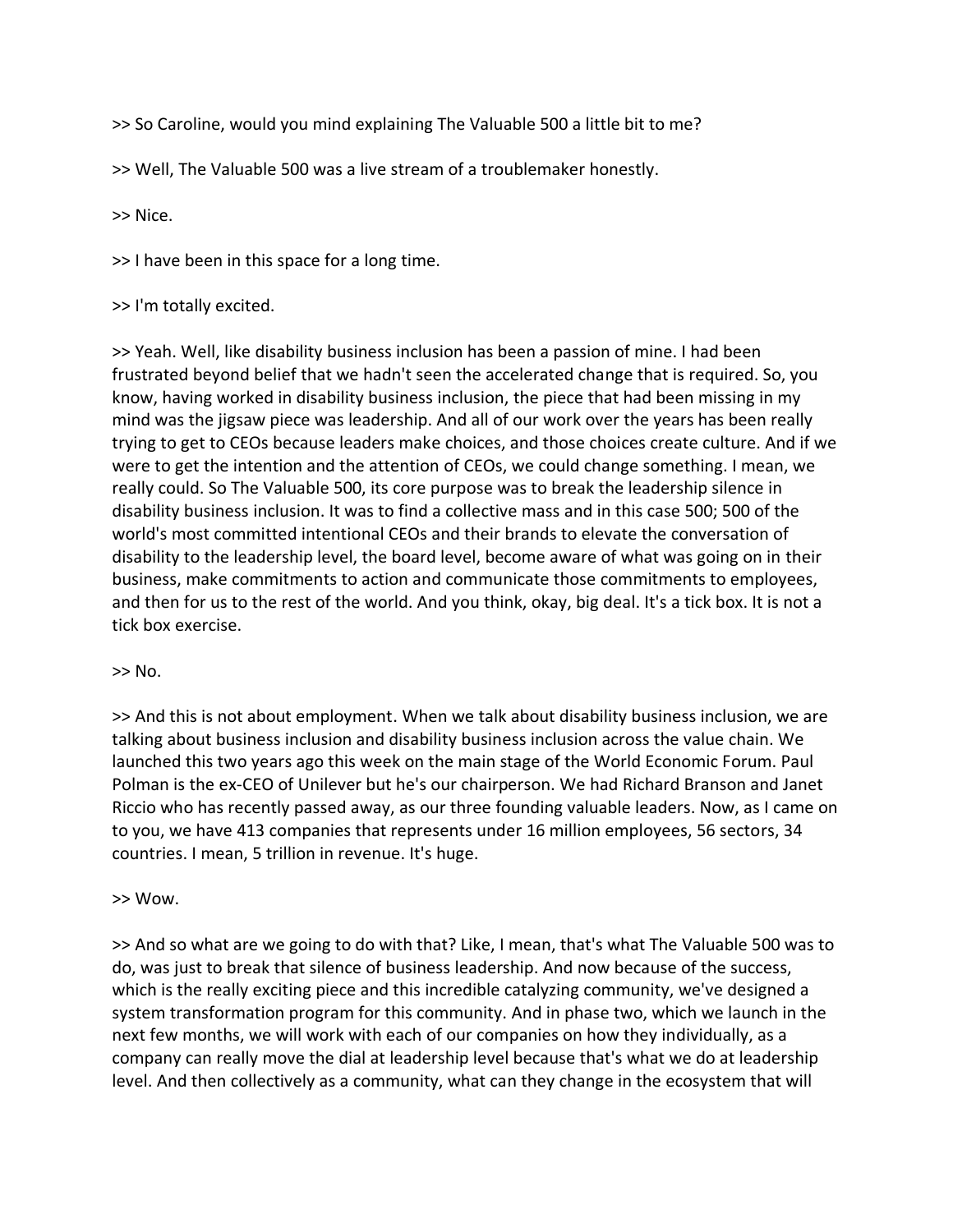drive the change? We want to radically shake up the business system and I'm not going to apologize for that.

>> No.

>> I don't want to do something small. We want to do something big. it's time. And if you've got 500 companies with that amount of employees, there's no reason not to.

>> Well, see, this is the thing that you and I have in common. Many of my colleagues early on thought I was an angry elf. I was always upset about this, that or the other. And again, going back to what I was upset about, not that I was blind. I actually feel blessed, and I feel privileged to see the way that I do see because I've never seen more clearly as a blind person. But I'm angry at leadership for not taking all the regulations and all the opportunities that were there before I lost my eyesight to perfect them in a manner that allows our community to be elevated up to a position where they are valued by more than 500. And I think the conversations around infusing, authentic inclusion, specifically the authentic inclusion of ability into the DNA of corporate cultures from the boardroom to the mailroom and everywhere in between is what's going to make the difference We are very much in support of The Valuable 500. And if all things go well, we'd like to see how we could with some of our clients, bring a few more into that fold so we can get closer to the 500. We are currently speaking with American Airlines and Jet Blue about signing the commitment to be members of The Valuable 500 because it's just the right thing to do. And it is just not to say it to offend you, but it does check a number of boxes that have here to for it not been included in the area to check off inclusion. You know, we talk about diversity and inclusion, but it never really involve people with disabilities, and most corporations do something in the way of supporting the disability. They make donations to organizations that fund and support the ongoing disability, but they really don't direct resources in a manner that empowers ability. Do you follow me?

>> Yeah. I mean, that's what I was, you know, referring to before. It's like disibility has been on sidelines of business and I often go, well, so I'm Irish and I'm a woman and I have a disability. So which part of me do you want to work with? Which part of me do you want to start with? Do you want to start with the blind part of me or do you want to start with the woman part of me, or what about my Irish ethnicity? We're like which bit are we going for here?

>> As long as there's a pint involved, we're good.

>> Yeah. Well, [inaudible] just kind of like, but this is over now. COVID has put a nail in the coffin on this.

>> Yes.

>> It's finished because you can't un-know what we know. And we have seen, and we have heard, and we have witnessed, and we've experienced, you know, mainstream exclusion. We know that we have talked about non-resuscitation orders for people with disabilities. We know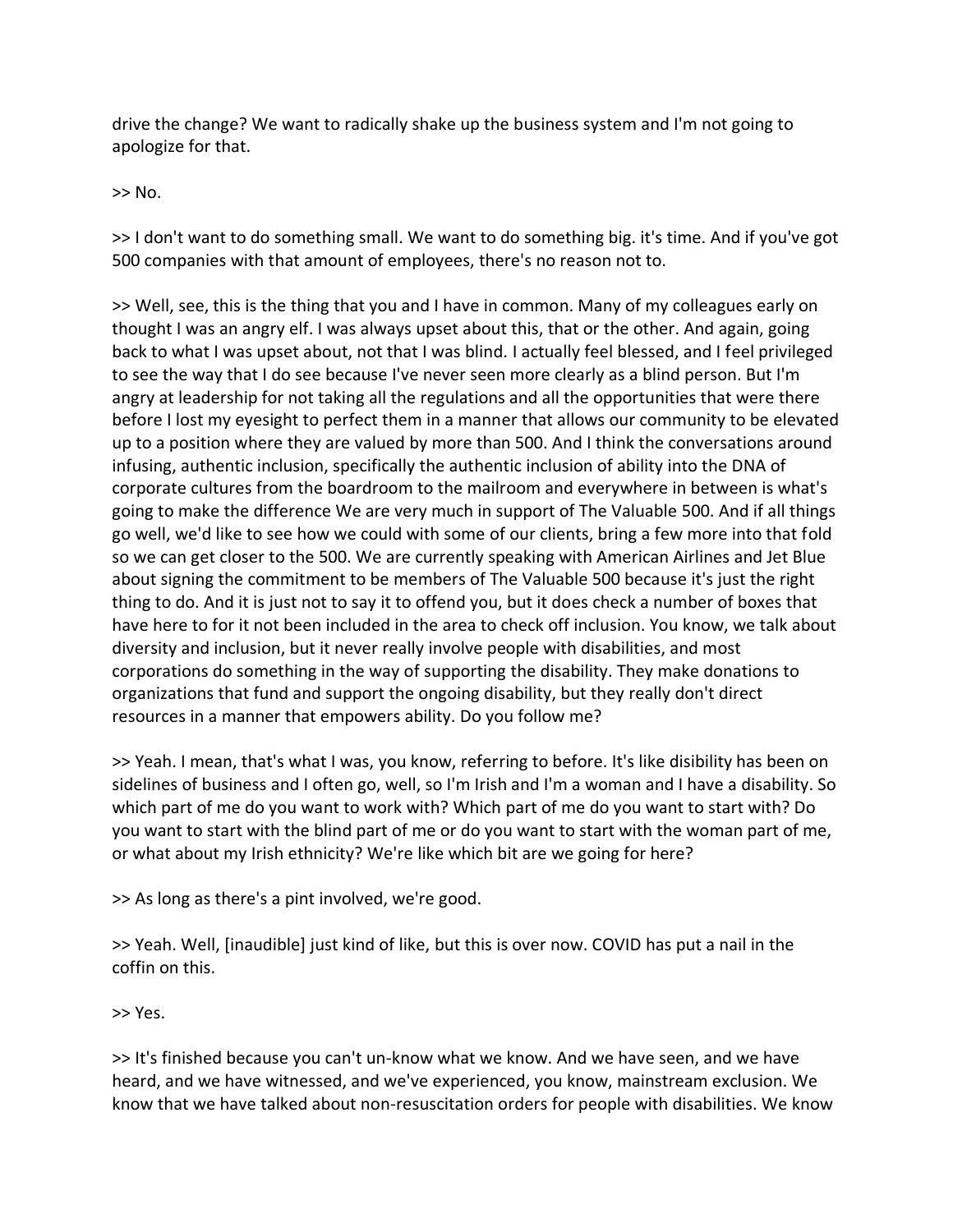that some of these platforms that we're using particularly for you and me, we can't use them. I mean, I can't do my job as well as I used to before COVID. When there's presidential addresses, it was great. We could see disability being referred to when you had to see somebody using sign language interpreting. And like, these are things that should just be so normalized.

>> You know it's happening; you know. And I think again, to your point, it goes back to leadership and --

>> So when you come back to that, also one of my big things is I choose not to be angry. I choose to say brilliant, well done and actually promote and shine the light on and say, "Wow, aren't you amazing?" And sort of nearly create a positive competition and sort of let that speak for itself. Of course, people are frustrated. Of course, people are angry. Of course, people are overlooked. And gosh, the feeling of that is just, it's so heavy. To see progress, I would prefer that -- just saying from The Valuable 500 perspective, we're not whitewashing anybody. Okay.

 $>>$  No.

>> Let's be really clear about that. But we're focusing on, please do more of that. You're great when you do that. I would like to see more of that. And I actually can say, in The Valuable 500 when this is done, because we have so few places left now, you know, I'd say, we're going to shut in the next three to four weeks. People are not going to look at who is on that list. They're going to look at, who's not.

>> Correct.

>> And I don't have to be negative.

 $>>$  No.

>> It speaks for itself. So for those companies who aren't on it, that was your choice. And there's no reason that they couldn't be there. You couldn't say, oh, we didn't know about you. Yeah. You did know about us.

>> Yeah, you did.

>> You did.

>> You know, and that's one of the things too, that we have been wrestling with the proper time to launch and sort of fund something called the My Blind Spot Consumer Access Ability Rankings, the MBS CAR, where we positively celebrate those digital platforms that are usable and functional. And again, point out the leaders in the industry and not turn around and say, "Oh, we're going to sue you because you're not X, Y, and Z, but we're going to applaud you because you are." Accentuate the positive, eliminate the negative. And on that note, I'd love for you because I was very impressed with and proud of our client American Express. We both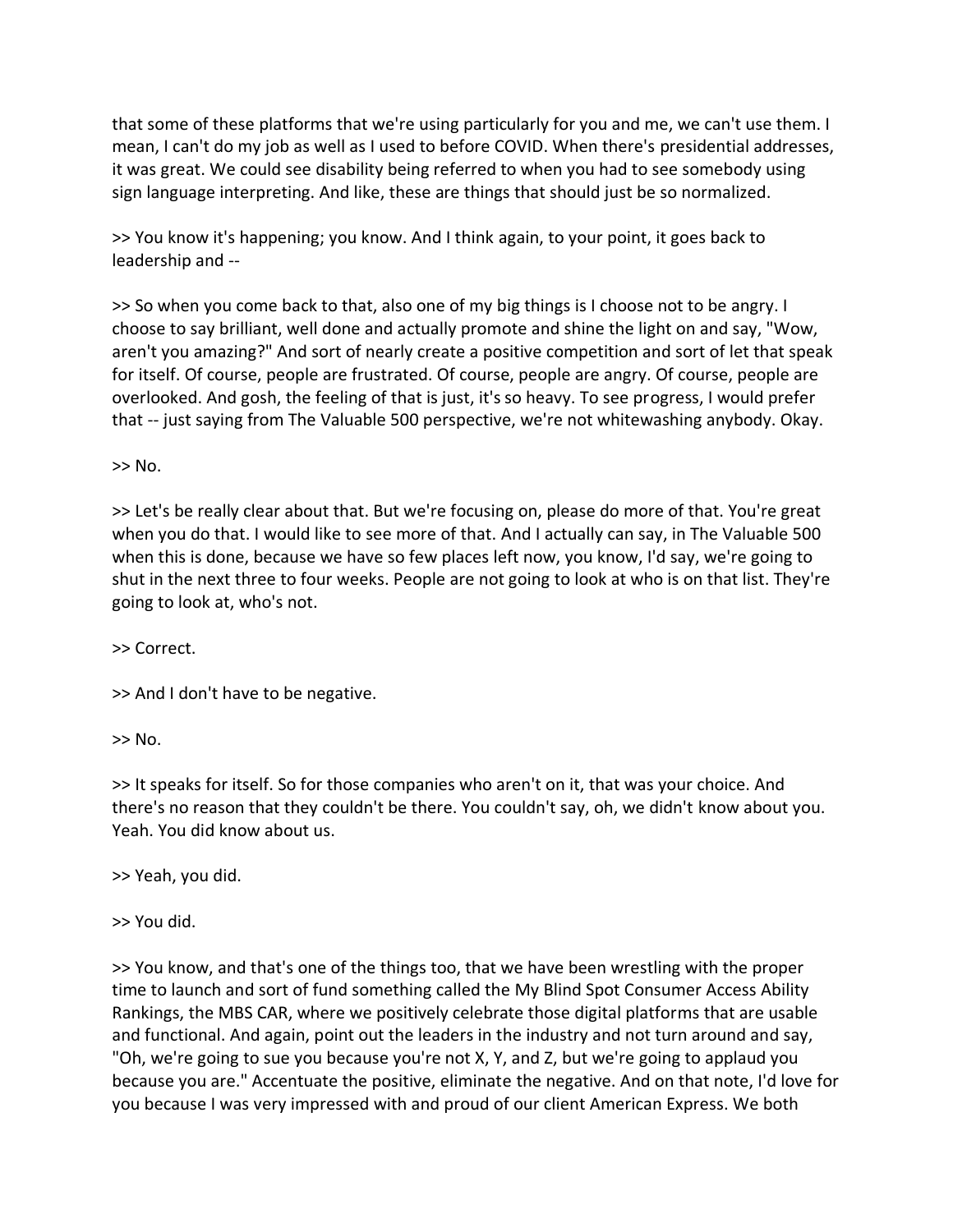work with American Express for seeing their name front and center on The Valuable 500. Let's celebrate some of the large corporations and some of the corporations that are in that list. And would you mind giving us some of the names of the corporations who have signed on to this global commitment?

>> Actually, I have a --

>> As I said --

>> Oh, you have it there?

>> I have a word cloud of logos. I could go through that. And then if you want to add more at the end, Caroline.

>> Go for it.

>> Do you mind? Go ahead, John.

>> No, go John.

>> I keep forgetting, he's got sight and he's got his computer [brief laughter].

>> I was about say, yeah.

>> And I'm just going to rattle off a bunch of the ones that I know. There's Jaguar, Land Rover, Virgin, Dow, Verizon, Sainsbury.

>> Sainsbury.

>> Bank of England. IBM, Sony, Hilton, Fujitsu, Microsoft, Airbnb, BBC, Audi, MasterCard, American Express, and [inaudible].

>> Salesforce.

>> Salesforce is on there too.

>> Accenture, KPMG, Deloitte, EY, you know, I mean --

>> Lenovo, HP.

 $>>$  IBM.

>> HSBC, [inaudible] --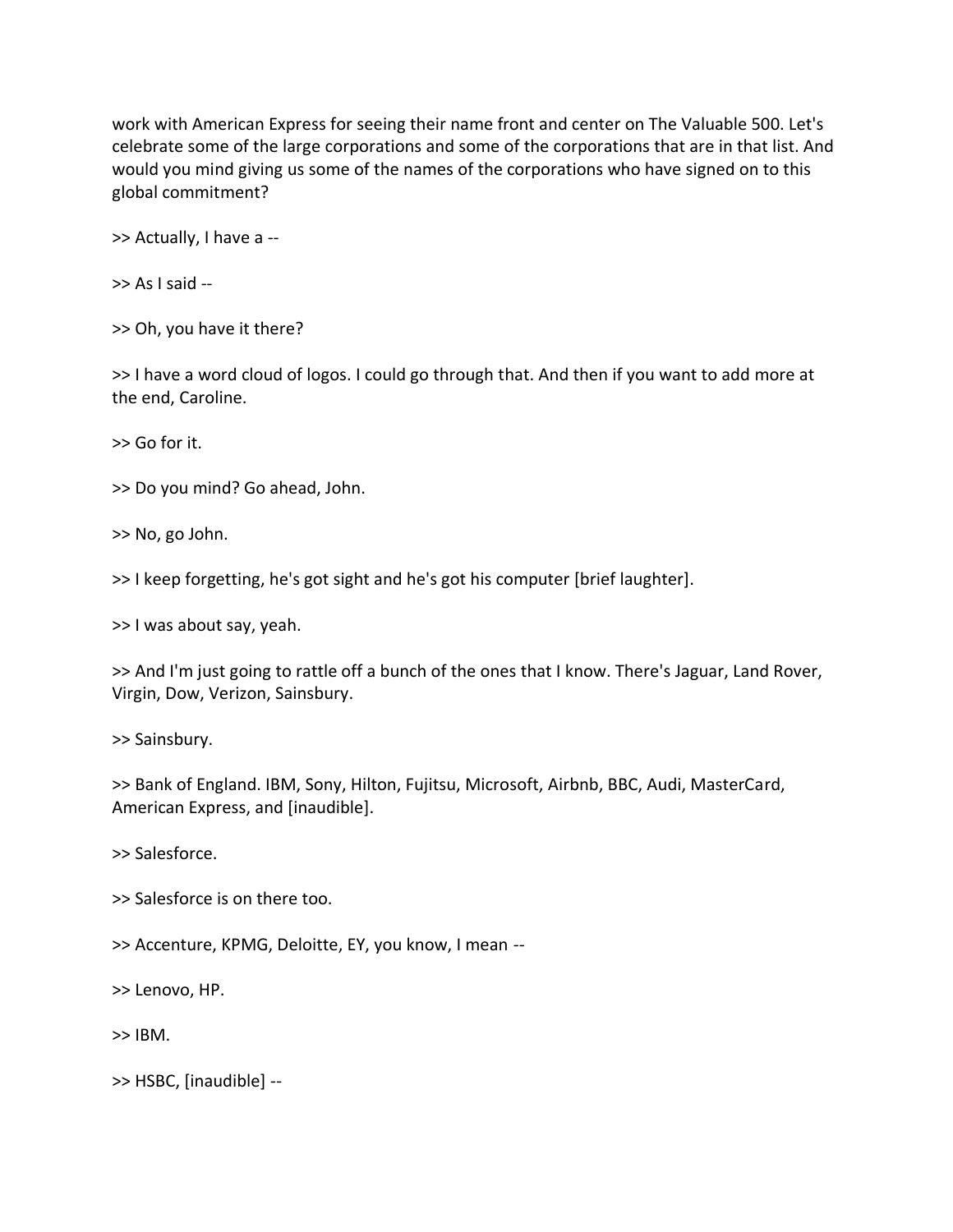>> Citi.

>> Citibank. It's impressive.

>> To be honest, we are talking about -- hold on, we are talking about 413 companies so --

>> Yeah, there is a lot.

>> -- there's a lot in there, you know. For the beginning of this, people were like, yeah, yeah, like you're crazy. There's no way you're going to make this happen. And now, well, we are making this happen. And you know, what you will see in the next few weeks really will be the scramble because this is, as I said, we were moving from campaign to a phase two, which is a community that's going to change the system. We've just got a historical and I mean, historical, huge financial investment from a foundation to do this work, which is the biggest investment into disability business inclusion in the world. And that just shows it's the right time. This is I think the right vehicle when you have this commitment and the CEOs have to be CEOs of companies that employ over a thousand people, we see that's where the greatest gap is. Actually, some of the greatest work is done by small to medium-sized companies. So it's very exciting. What I would say to anybody listening who's connected to, I mean, we do have American headquartered companies, don't get me wrong. But there's some really interesting American names that are missing. And I think that's a shame because America is part of our global system and it's really worth going and checking out the website. But if anybody has any companies and they want to make connections to us, just get in touch and it's www.thevaluable500.com.

>> Pre-pandemic, there wasn't a sense of priority or urgency for this type of work. I think because as I mentioned before, most corporations throw donations and grants towards foundations that underwrite and empower the disability rather than directing resources to open up avenues of possibility for independence that promote our ability. It's changing. And I think we need to ride that wave. I mean the Me Too Movement, The Black Lives Movement, it's a time. It's our time to really step up and stand on the shoulders of those who came before us to open up avenues of acceptance and inclusion without a doubt.

>> Yeah, I totally agree.

>> So, Caroline, would you mind explaining how a company might join the 500? Do they have to be invited or do they just go to your website and can they ask?

>> No, I mean, they can come every way. We really welcome any organization who comes to us. I mean, a lot of the time people make a connection. They introduce us to a decision-maker or leader or somebody that they know very well. We've had a lot of incoming organizations through our website, very sort of over the last few months. So we're very agnostic how you come to us, we are very specific about the type of organization we are looking for. And that is an organization that has over a thousand employees as it is a private sector company. And we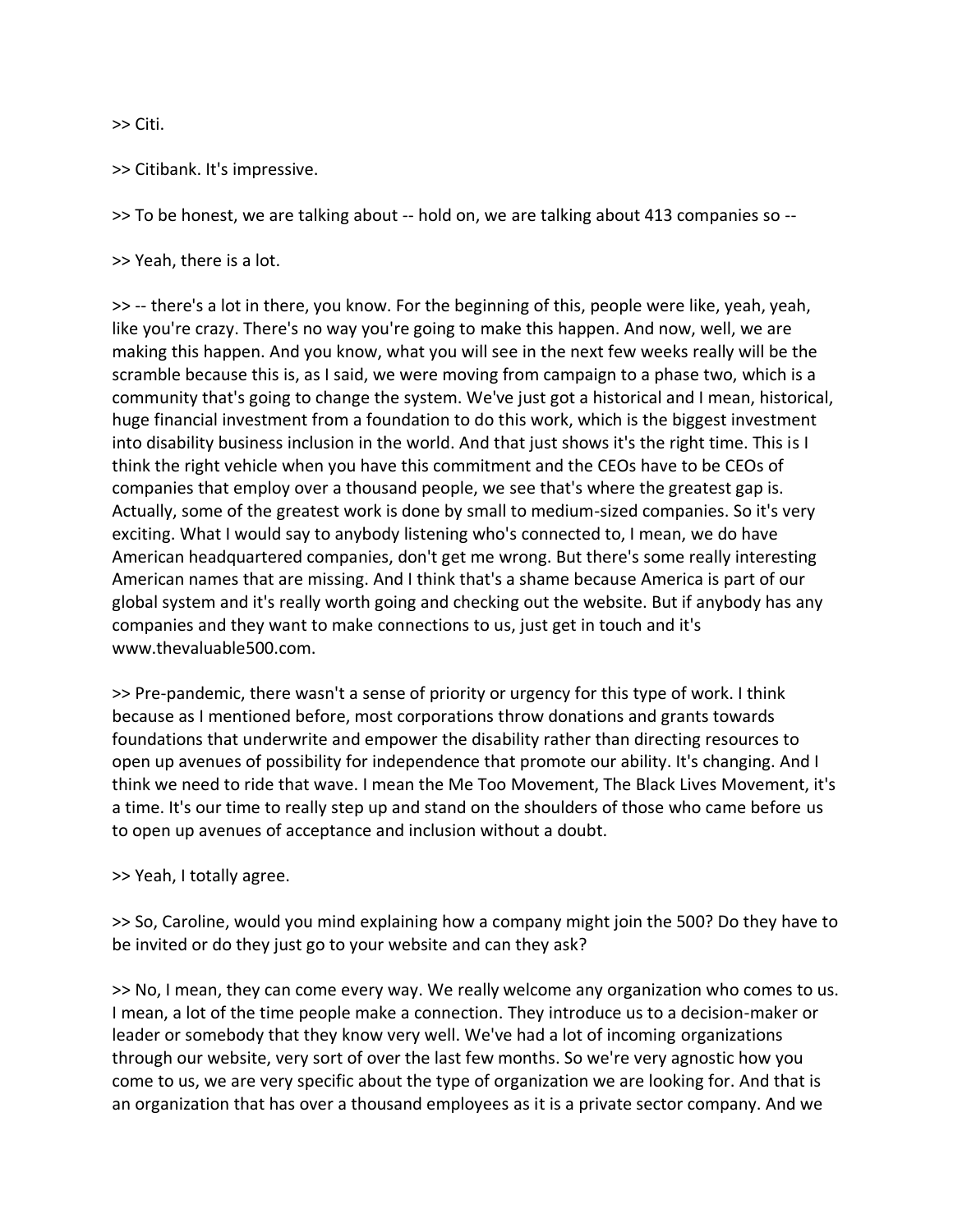do not mind whether the company where it is on its maturity journey on disability business inclusion. It does not matter. What we want is your commitment and your intention to improve, to go on that journey, to learn, to collaborate, to share best practice. That's all we care about because this is about joining a community that together are historically going to shake up the system. So, you know, you are very welcome, and I think maybe the real sense of excitement about what we can do together. I think if you're a company that really wants to be part of the community they can do this together, then we're very interested in talking to you.

>> So only because this was asked of me and I want it to be really crystal clear, what costs are involved in becoming a member of The Valuable 500?

>> That's a great question. It's a really good question. And I love that people ask this because I'm going to take two myths away. One is, this is not a charter. This is not a text box and it is not a pledge. This is about entering a community that's going to drive system change, that's number one. Secondly, it does not cost you anything. We are not going to chase you for membership fees. We do not want that, and we do not need that. To set up The Valuable 500 I remortgaged my home, Virgin Media and Omnicom came to help. It happened and believe me, we have survived on nothing. And I've got to say, I think that's been partly our huge ability to deliver because we'd have to be lean and creative. But for the second phase, to be having these significant philanthropic investments means that we will not go down the same road that so many organizations have to, to survive, which is to charge people for membership fees or. And the reason we were so clear that this is what we wanted was because I don't want money to be a reason not to be involved in this community, no money. So that really holds it up to business. So yeah, like why would you not go in? And then the last thing to say is, so we're really clear. As I said, the foundation money will come. It comes from a Japanese foundation, but it is further supplemented by an iconic group of partners of which there will be 12. And those iconic partners are some of the biggest and best-known brand names in the world. And they will be giving their expertise, their creativity in our challenge to essentially create these solutions that we'll be working on, but they also are financially investing. And that means they're financially investing for the community of 500.

>> I love the fact that there is no cost involved outside of being socially conscious and doing what's right for your brand and business bottom lines. You know, we're about authentically about moving the needle forward to allow people with disabilities to be valued as consumers. And also, my hope is to be valued as staffers, employees, and top executives. And that's one of the things that I was stumped by when I was asked -- and I knew this already, but like, why does everything have to have a price tag to it in order to do the right thing? And I think that's [multiple speakers].

>> Hold on, you know, I kind of pushed back on that too --

>> Go ahead.

>> -- is I really believe they should be paying you for your expertise.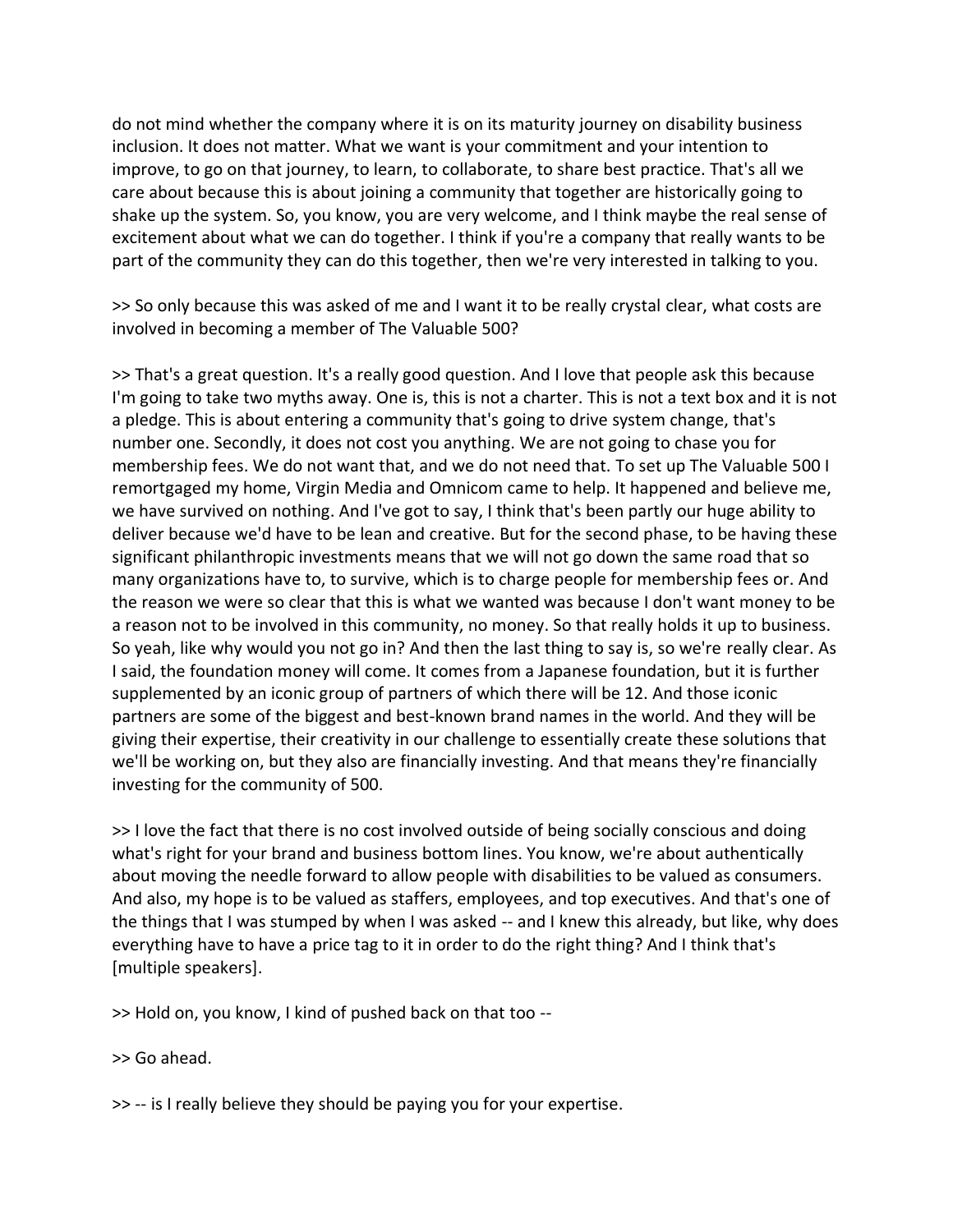>> Yes.

>> But I'm not in the business of consultancy.

>> Correct.

>> But you should be paid.

>> Yeah.

>> Our job is saying, come into this community. And I would not ask a company to pay unless it's valuable for them to pay.

>> Correct.

>> And so but they should be paying you because you have a depth of experience that should be valued. So it's not that they shouldn't have to pay for stuff. It's just the right stuff. And this experience and consultancy you have to offer, they should be paying for, yeah.

>> Well, thank you for correcting that statement. I was more in talking about being part of an organization or a consciousness or an organization of like-minded individuals. I think there are too many agencies out there and organizations that create these membership platforms. And I've seen some of them fail at advocating for authentic inclusion and digital equity at an alarming rate and they're supposed to be the leaders in the industry. You're just pulling together a consciousness, a group of like-minded individuals who are committed to expanding what D&I used to be, the Diversity and Inclusion and it just opening the doors for people of ability to step in. And I think that's fantastic. So I'm curious about something too, and it's weird to ask you because for 17, 18 years of your life, you didn't notice any difference in how a person who was blind was treated. And you mentioned before that you were registered. In the United States, there's a terminology we use, legally blind. I don't know if it's the word registered, but there's a visual acuity. Explain that.

>> That's it.

>> Okay. Same thing. So now what changes, again, and following up on and celebrating the positive outcomes. What positive changes have you noticed as a member of the community over the past number of years that you can speak of?

>> I think I'm going to speak to one particular area. And for me, it's the younger generation. I'm loving that the generation sort of in their 20s and younger speak to disability pride and speak to owning that. And I love the energy, the creativity, the voice, the beauty, the beauty of it. And when I was growing up, I never saw a Molly Burke. And now there's a Molly Burke, you know. And there's Sumaira Latif. I can go on about so many young women who are visually impaired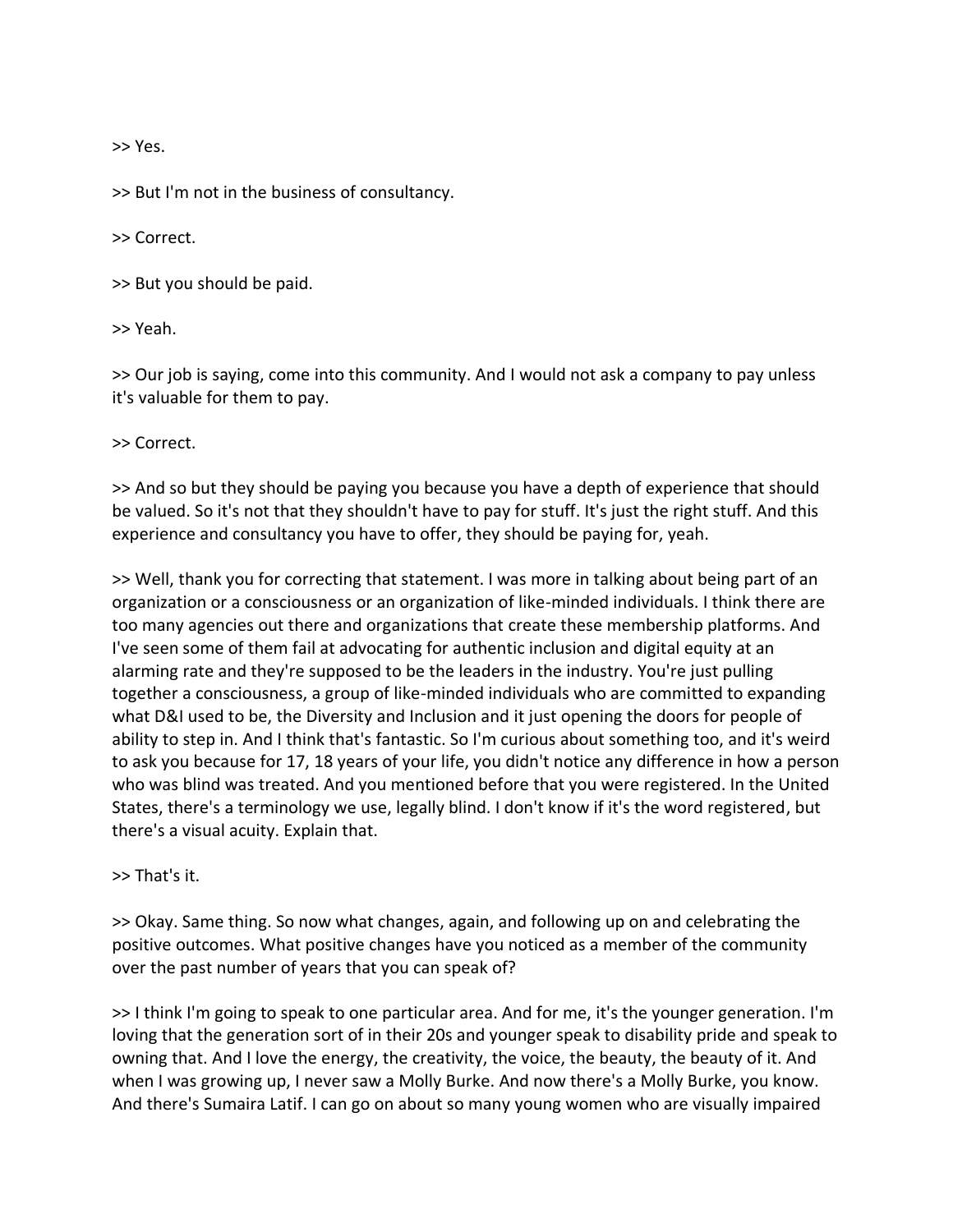or blind. I didn't see them. I didn't see them out being badass, fabulous young women, you know, and that to me is exciting. I love that we are now talking as I said about disability pride. I love that we're not trying to change the word from disability to diffability or deferability. Look, come on, it's a disability. We all have ability. And so it really annoys me when you go into the corporate world and are ables group and you're going, well, what are you saying about the other people. They are not abled? So I'm like, you know, and I think this is just a new energy and it's just got sauce in it. And it's about rise and it's just bold and it's magnificent. And I think if I was growing up now, I mean, how different I wouldn't -- I hope I've hidden who I was because I could see what I could be in the people around me.

>> It's interesting. I'm going to float a theory out there that I have because of the younger generation demanding at times a truly inclusive society. I mean, the LGBT question mark Q community has got so many variations on the theme right now because of the younger generation, not wanting to be labeled or wanting to expand consideration for the label they prefer to use. And then you've got the aging community of people that are joining this disability community and don't want to lose control of, or sight of, or use of what they enjoyed. And I think there's a perfect storm out there because people who are transitioning into the disability community and even individuals who have no disability at all are looking at inclusion very differently than they ever have before. And I think it's a beautiful time to be a member of this community.

>> Well, I think it is a different experience now. I look on and go, wow, it's really different. And by the way, that didn't come out of nowhere.

>> Yeah.

>> There were a lot of shoulders of giants, that all of us have stood on. And if you look at Crip Camp and you see, I mean, I have to be honest. I love that movie. And you look at the world those young adults were in. I mean, this didn't come from nowhere. We have been evolving and devolving. And I see the change accelerating, and that excites me. We're seeing accelerated change because we have different tools in our hands than we had before. We can get information and we have social media, good or bad, that's accelerating the change.

>> Yep. That's one of the things I like to say. And John and I live it every day. I don't want you to limit my challenges. I want you to challenge my limits and that's made the difference. I mean, for the first time since I was 18, I go camping now. I have a kayak. We have tandem kayaks. We have bicycles. We have motorcycles. Jonathan has opened my eyes to all the things that are, you know, I've struggled with what can I do as a blind person? What kind of hobbies could I have? And I realized that the world is my oyster. I just have to decide what I want to do and I can do it. It's a different time. I see what you're saying. The evolution of becoming more participatory in things and not being fearful, because I think also our community needs to take ownership on challenging their limits and saying, "Okay, even though I was told, I can't do this, I'm going to do it anyway." Even at the coddling thing, we are speaking with a woman soon, a colleague of ours, Kristin Smedley, who had two children born with a visual impairment. She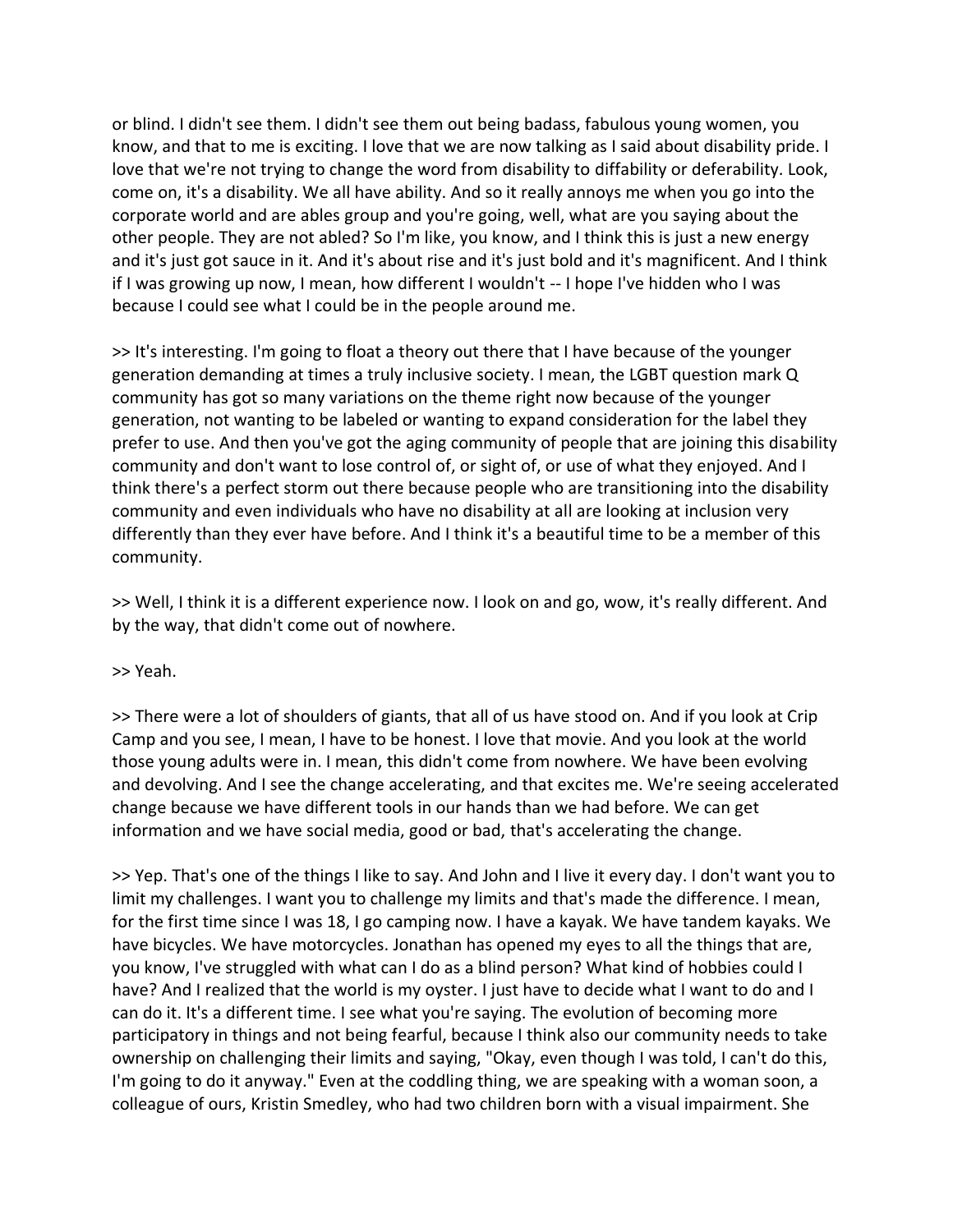allowed her kids to run around, fight, fall, climb trees, and do everything. She didn't limit their challenges. She said, "Okay, going to happen when you fall and get hurt."

>> Well, I mean, my parents sent me on bicycles and roads. I mean, what were they doing? I mean, I shouldn't probably be on roller blades on the pavement without knowing, I didn't see very well. Yeah. So I don't know if that strategy fits all children.

### >> Correct.

>> And I have no right because I'm not a parent. I think different strategies for different children. And I think parents have to trust their instinct. But the one thing that I do encourage all of us is to ensure that we do not have low expectations of ourselves. I have a great friend who used to say to me, "Casey, you have the rage to live." And I think what he was trying to say is that I don't want my life to be the life that somebody else determines for me, vision-impaired or otherwise. I just want to try and live the life that I want, because that's the only thing that my job is here on this planet. I am lucky enough to have a life. I'm here. I've had an extraordinary life, like lots of ups and downs. It has not been easy.

## >> Oh, yeah.

>> But it's just, you know, that beautiful Mary Oliver quote, "What will you do with your one wild and precious life?" Well, it's live it. Live it my way, the best way that I can. Not blame anybody else for it not going my way. But just to try and work it out, how I can be the Caroline that I want to be right to the end.

>> It's funny. I can't help it running through my head the entire time you were just speaking was Auntie Mame, a quote from the play and the movie Mame is "Life is a smorgasbord and most poor suckers are starving to death." My calling now is to make sure that the table is set with such an abundance of choices that people can't help but look at life differently. It's such a pleasure to have you in my life and to be friends and colleagues and looking to you for different ways to advance inclusion.

>> And as we wrap up, is there anything else you want to discuss in regards to inclusion?

>> I think, well, the only thing I guess, because we're just both such personal people, I think that the big part of inclusion if we want to have it in the world, it really does begin with each and every one of us accepting who we are as individuals. And I'm not sure that we can ever create a world which is fully inclusive of everyone if we're not going to be inclusive of ourselves. And for me, that really means about accepting who I am and forgiving myself for the stuff I didn't do so good. For taking my good and my bads and owning who I am. And if I do that, then I think I'm much better set to really understand what full inclusion is. And if we all do that, then we can all understand full inclusion. And I think for me, I want to end the scarcity model approach that if I give to you, I take away from myself. And that's right at the heart of the problems that exist around inclusion. That we say, if we give to one community will take away from the other, we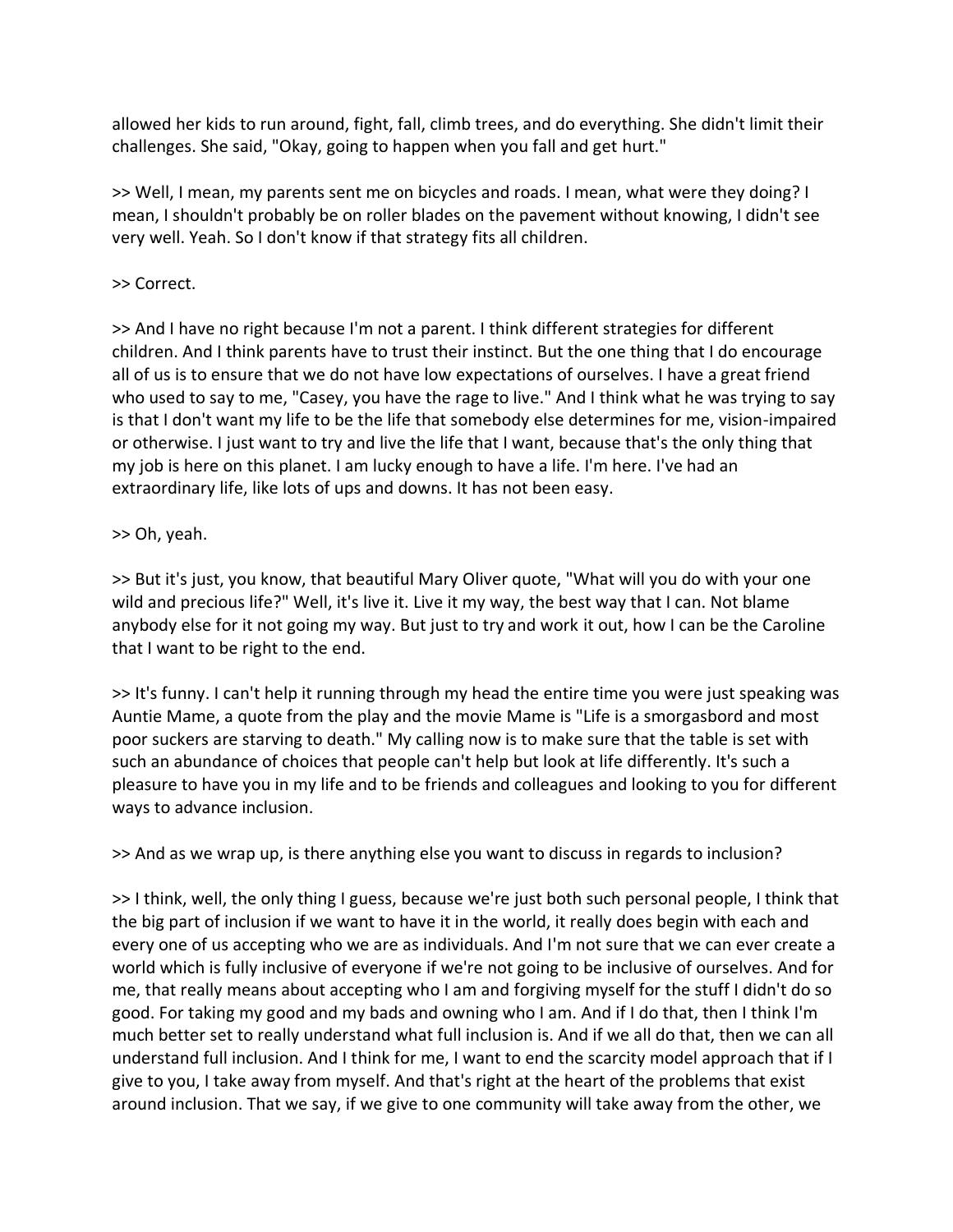don't. Inclusion is all for everyone. And unfortunately, that's the truth, or fortunately, that is it and it's hard. It's hard. Beautiful when it works.

>> And that's where from a consulting standpoint, our consultancy talks about doing organizational audits because so many people are rooted in their line-item budgets. Again, accessibility and inclusion is a line item at the moment. It's not just infused into the DNA of corporate culture. And analyzing where the resources are being spent and used will allow companies to reallocate those funds in a more impactful, meaningful way to advance the inclusion we're working toward while doing the socially conscious thing of helping others in need. There is a need to divest and change the direction with which we use corporate executive sponsorship and corporate funding and grants and such like that to correct the barriers or take down those barriers that are in front of people with disabilities. To allow them to be independent and gainfully employed and choose a life that they want to live rather than being told what people expect them to do. On that note, what's your husband's name?

>> What's my husband's name? It's Gar. So it's the short for [inaudible], which is the Gaelic for Gerard. Yeah. And he is another badass entrepreneur. So we got two entrepreneurs in one house.

>> Nice.

>> Yeah.

>> It's got some good [inaudible].

>> Power couple.

>> Power couple.

>> No. I just say we exhaust each other. We're very different, thank gosh because I couldn't live with another me. And he has two children who are both in their 30s, which is wonderful because we're just -- his son is just about to get married, which is very exciting.

>> Yea.

>> And then we also have two puppies.

>> And what are the puppies' names?

>> Inky and Nathan.

>> Wonderful. Now, because when you told me you are married. I'm like, wait, I must have missed a whole bunch of things. And the memories of your dad are with you all the time. So I'm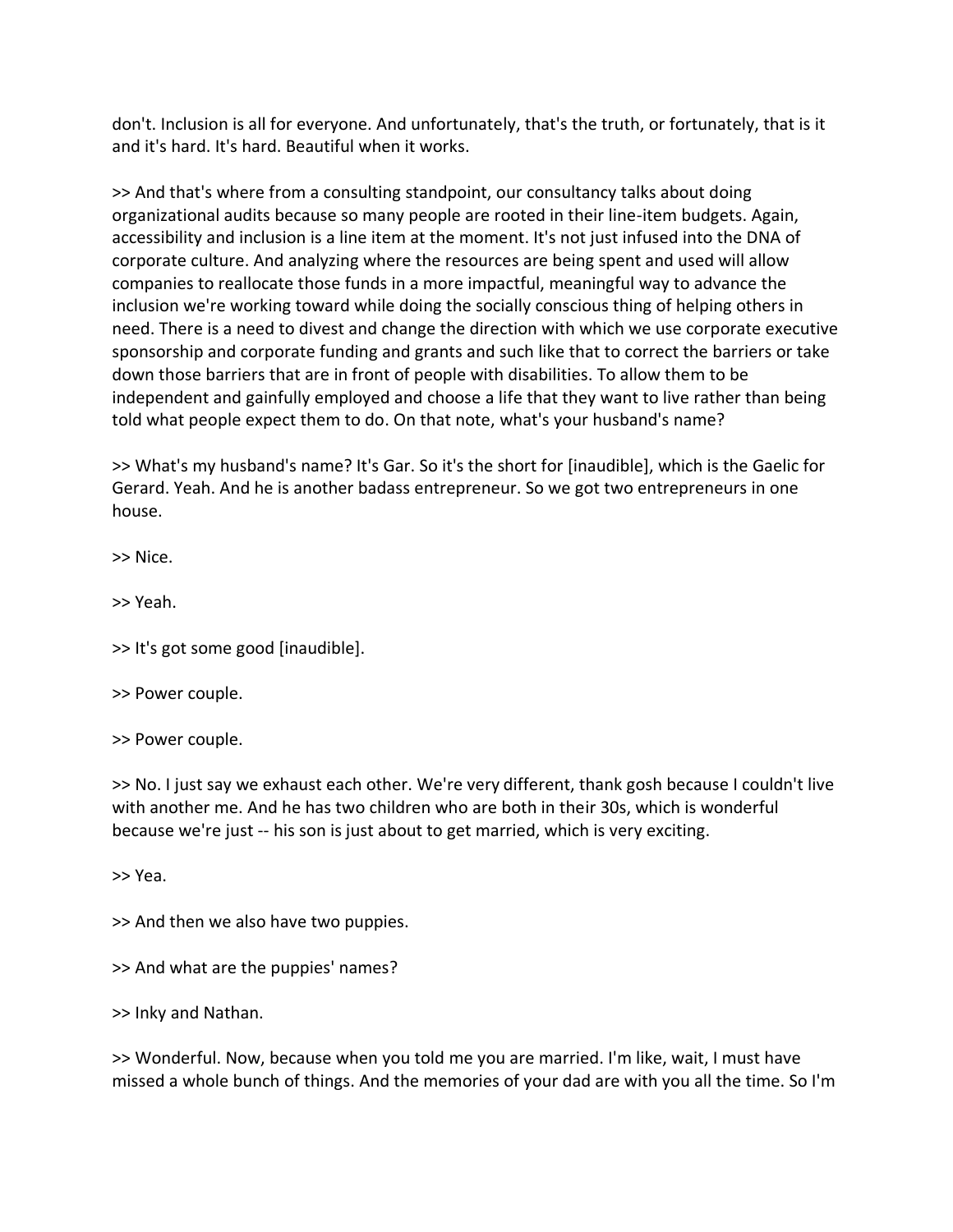sure he's over you watching and very proud of all the things he opened up in your world to allow you to feel good to do and empowered to do.

>> Yeah, I think he'd be really proud.

>> Yeah.

>> I think he'd be really proud that I didn't give up.

>> So what lies ahead for Caroline Casey and The Valuable 500?

>> Well, what lies ahead for The Valuable 500 is to bring in the final companies into our community and launch phase two. And then with phase two, I mean, it's an incredibly exciting journey for three years because we're giving our community a three-year journey and that's it. Yeah. I can't wait for that, Honestly, I mean, to know that we have 500 and we've made that historic moment happen and then set them on this collective mission to change the system is very exciting. And then for me in all of that space, I feel very proud that we're now growing a team. I appointed a CEO a year ago. I don't believe movements campaigns should be around an individual and it feels so wonderful now to start extending the leadership of our community to our 500 CEOs, not to an Irish woman who is just over [multiple speakers]. Though I'm kind of moving back into the side, not gone but to the side. I have a lot of other projects and ideas that I am working on that are always back to the heart of what I believe in and I'm writing as I said which is really exciting. I have also got a product that I'm creating, which has got nothing to do with The Valuable 500, but everything to do with the crazy change stream that I am. And I think the big thing is I like my life to be -- I've worked really hard at being in this place and being here and I'd like to stay here if that makes any sense. Meaning I don't want to be when this pandemic, you know, the situation, I don't want to go off running around the world and not being at home. I have genuinely loved being here and being near my family and my friends. And I'd like to be able to work differently and take the lessons from COVID. And I just think to have a more balanced life actually.

## [ Music ]

>> Well, that was Caroline Casey, a definite mover and shaker. So blown away with what she's done around the world. Just unbelievable. So if you want to learn more about Caroline Casey, or if you'd like to take time to investigate The Valuable 500, you can find out more about all of that at myblindspot.org

>> /accessabilityworks, or our email is podcast@myblindspot.org.

>> There you go. Listen to John, don't listen to me. And we will have our podcast available on Apple, Spotify, or you can download it directly at myblindspot.org and you can follow us on Facebook, Twitter, LinkedIn.